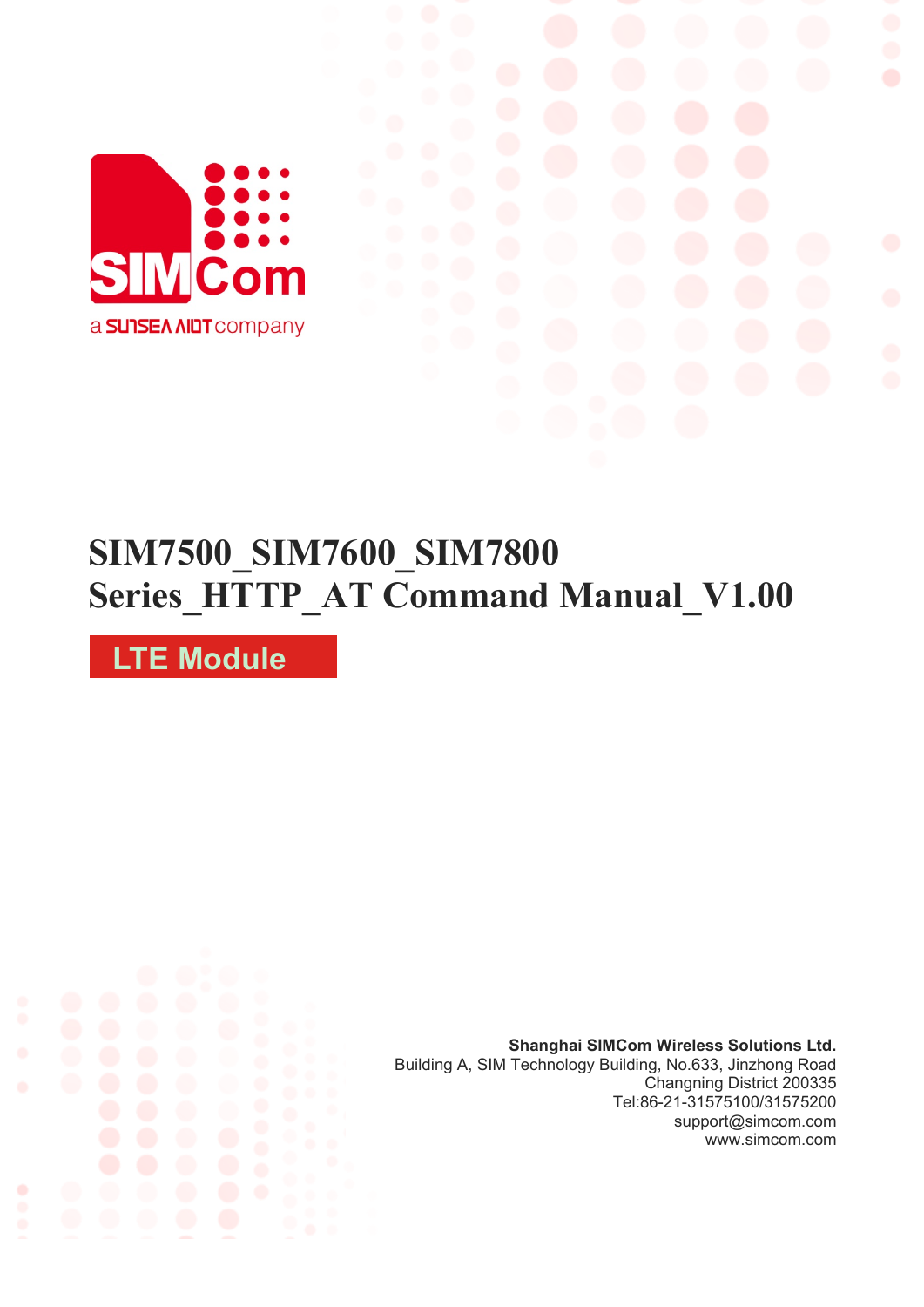

| <b>Document Title:</b> | SIM7500 SIM7600 SIM7800 Series HTTP AT Command |  |
|------------------------|------------------------------------------------|--|
|                        | Manual                                         |  |
| <b>Version:</b>        | 1.00                                           |  |
| Date:                  | 2018-10-12                                     |  |
| <b>Status:</b>         | Release                                        |  |
| Document ID:           | SIM7500 SIM7600 SIM7800 Series HTTP AT Command |  |
|                        | Manual V1.00                                   |  |

## **General Notes**

SIMCom offers this information as a service to its customers, to support application and engineering efforts that use the products designed by SIMCom. The information provided is based upon requirements specifically provided to SIMCom by the customers. SIMCom has not undertaken any independent search for additional relevant information, including any information that may be in the customer's possession. Furthermore, system validation of this product designed by SIMCom within a larger electronic system remains the responsibility of the customer or the customer's system integrator. All specifications supplied herein are subject to change.

### **Copyright**

This document contains proprietary technical information which is the property of SIMCom Limited., copying of this document and giving it to others and the using or communication of the contents thereof, are forbidden without express authority. Offenders are liable to the payment of damages. All rights reserved in the event of grant of a patent or the registration of a utility model or design. All specification supplied herein are subject to change without notice at any time.

*Copyright © Shanghai SIMCom Wireless Solutions Ltd. 2018*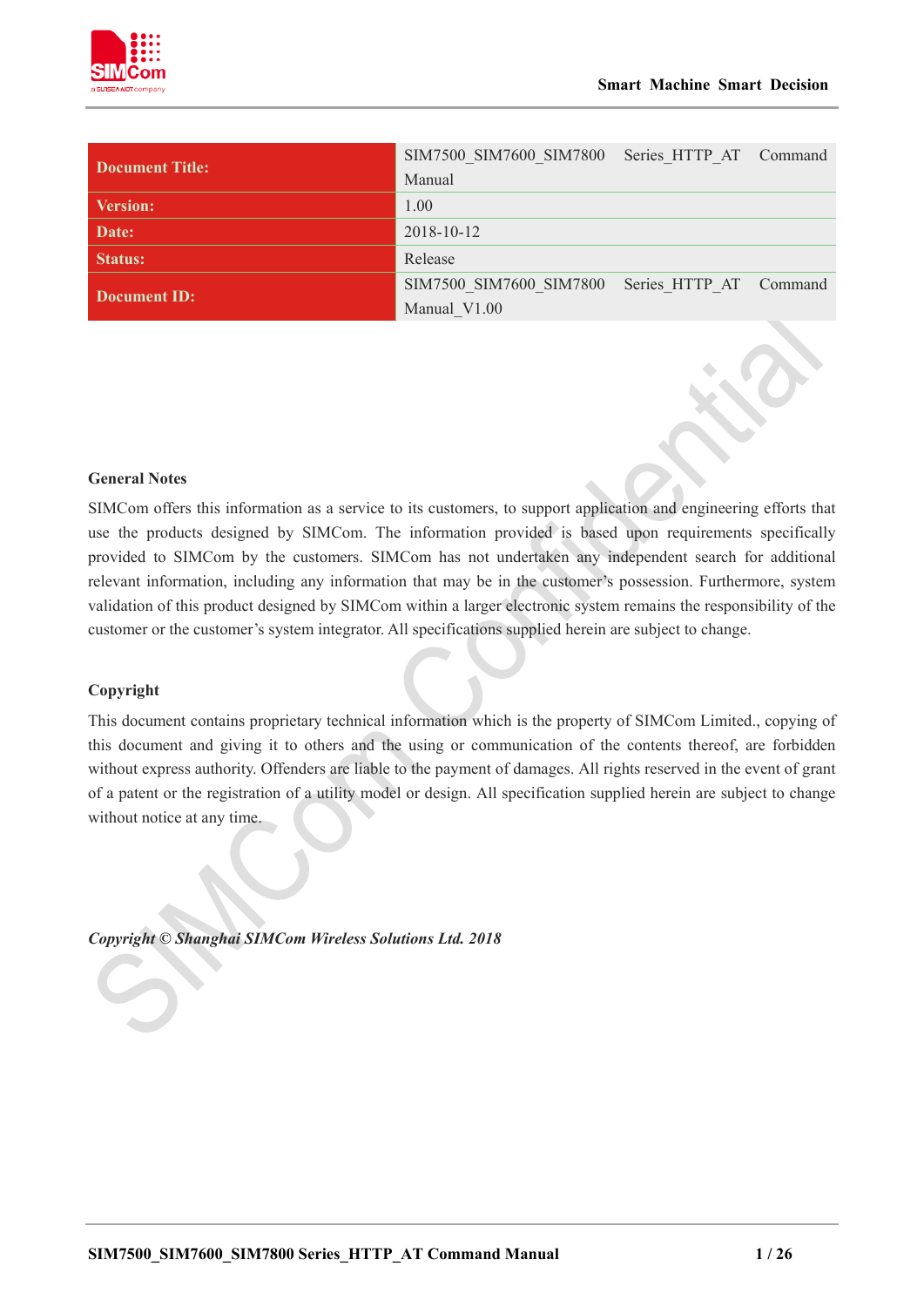

# <span id="page-2-0"></span>**Version History**

| <b>Version</b> | <b>Date</b> | <b>Chapter</b> | What is new |
|----------------|-------------|----------------|-------------|
| $\rm V1.00$    | 2018-09-28  |                | New version |
| 520            |             |                |             |
|                |             |                |             |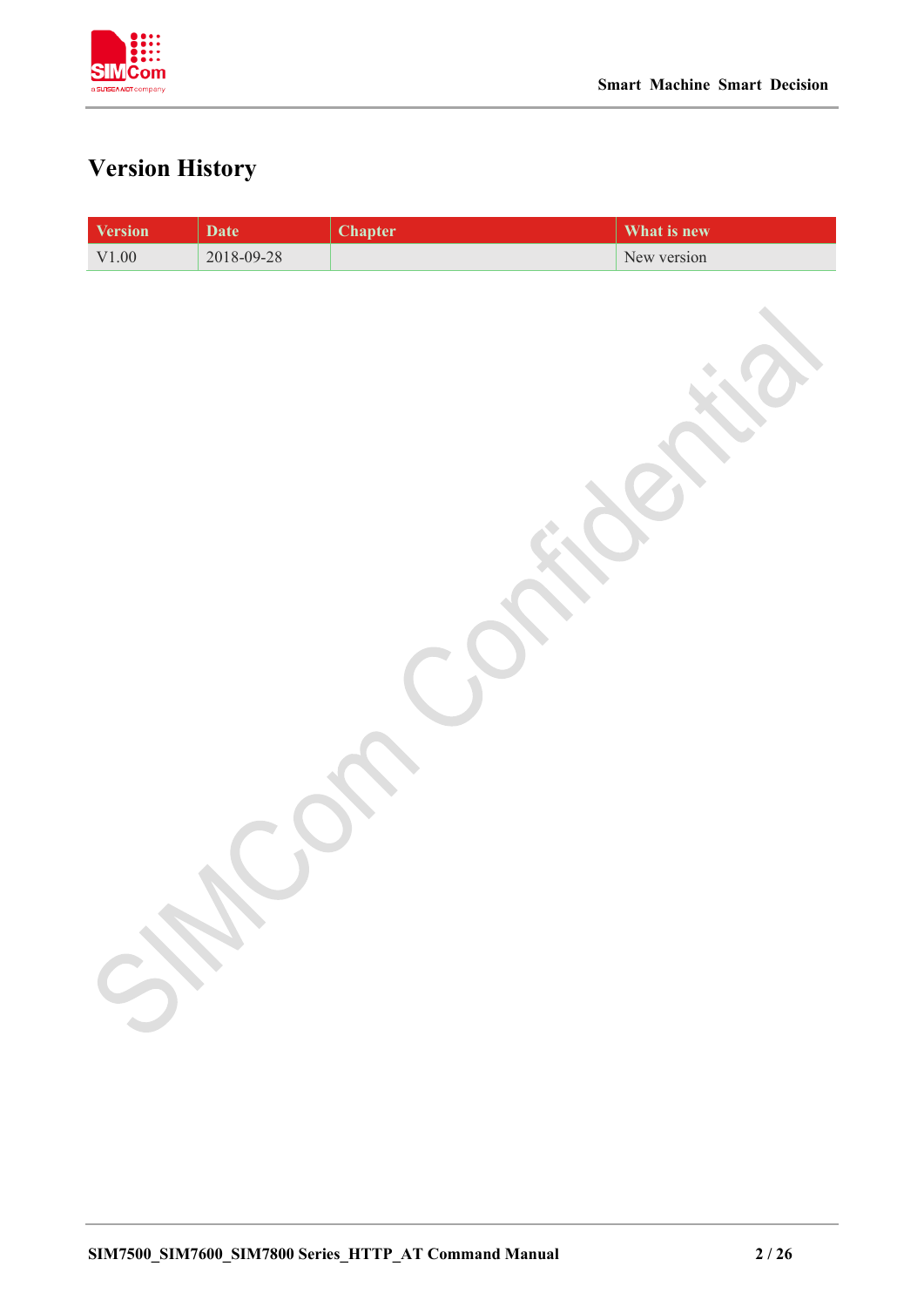

# <span id="page-3-0"></span>**Contents**

| 1.1 |  |
|-----|--|
|     |  |
|     |  |
|     |  |
|     |  |
|     |  |
|     |  |
|     |  |
|     |  |
|     |  |
|     |  |
|     |  |
|     |  |
|     |  |
|     |  |
|     |  |
|     |  |
|     |  |
|     |  |
|     |  |
|     |  |
|     |  |
|     |  |
|     |  |

This document is a reference guide to all the AT commands defined for HTTP(S). Through these HTTP AT commands, you can send HTTP GET/POST request to HTTP server, and read HTTP response from HTTP server.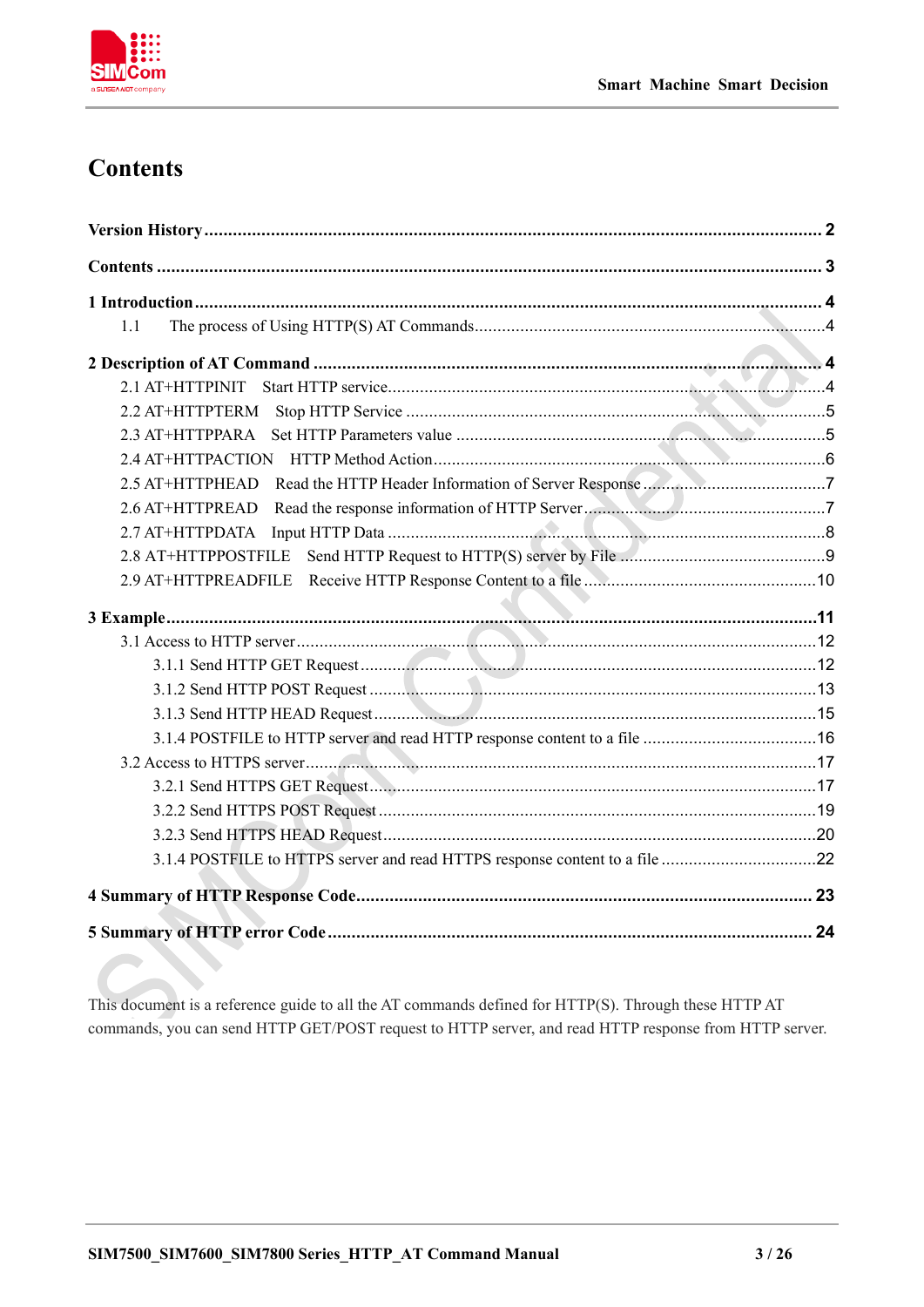



# <span id="page-4-0"></span>**1 Introduction**

# <span id="page-4-1"></span>**1.1 The process of Using HTTP(S) AT Commands**

- **Step 1:** Ensure GPRS network is available before performing HTTP(S) related operations.
- **Step 2**: Enable PDP context.
- **Step 3**: Activate the PDP context to start HTTP(S) service by AT+HTTPINIT.
- **Step 4**: Set HTTP(S) URL by AT+HTTPPARA.
- **Step 5**: Send HTTP(S) request by setting the parameter of AT+HTTPACTION to different values, and when sending a HTTP(S) POST request, AT+HTTPDATA must be executed to input data to post before AT+HTTPACTION=2.
- **Step 6**: Read HTTP(S) response header by AT+HTTPHEAD, and get HTTP(S) response content by AT+HTTPREAD or AT+HTTPREADFILE.
- <span id="page-4-2"></span>**Step 7**: Deactivate the PDP context to stop HTTP(S) service by AT+HTTPTERM.

# **2 Description of AT Command**

# <span id="page-4-3"></span>**2.1 AT+HTTPINIT Start HTTP service**

AT+HTTPINIT is used to start HTTP service by activating PDP context. You must execute AT+HTTPINIT before any other HTTP related operations.

| <b>AT+HTTPINIT</b> Start HTTP service |                                        |
|---------------------------------------|----------------------------------------|
| <b>Execute Command</b>                | Response                               |
| <b>AT+HTTPINIT</b>                    | a) If start HTTP service successfully: |
|                                       | OK                                     |
|                                       | b) If failed:                          |
|                                       | <b>ERROR</b>                           |
| <b>Maximum Response Time</b>          | 120000ms                               |

## **Defined Values**

| ∠err` | The type of error, please refer to chapter 5 |
|-------|----------------------------------------------|
|       |                                              |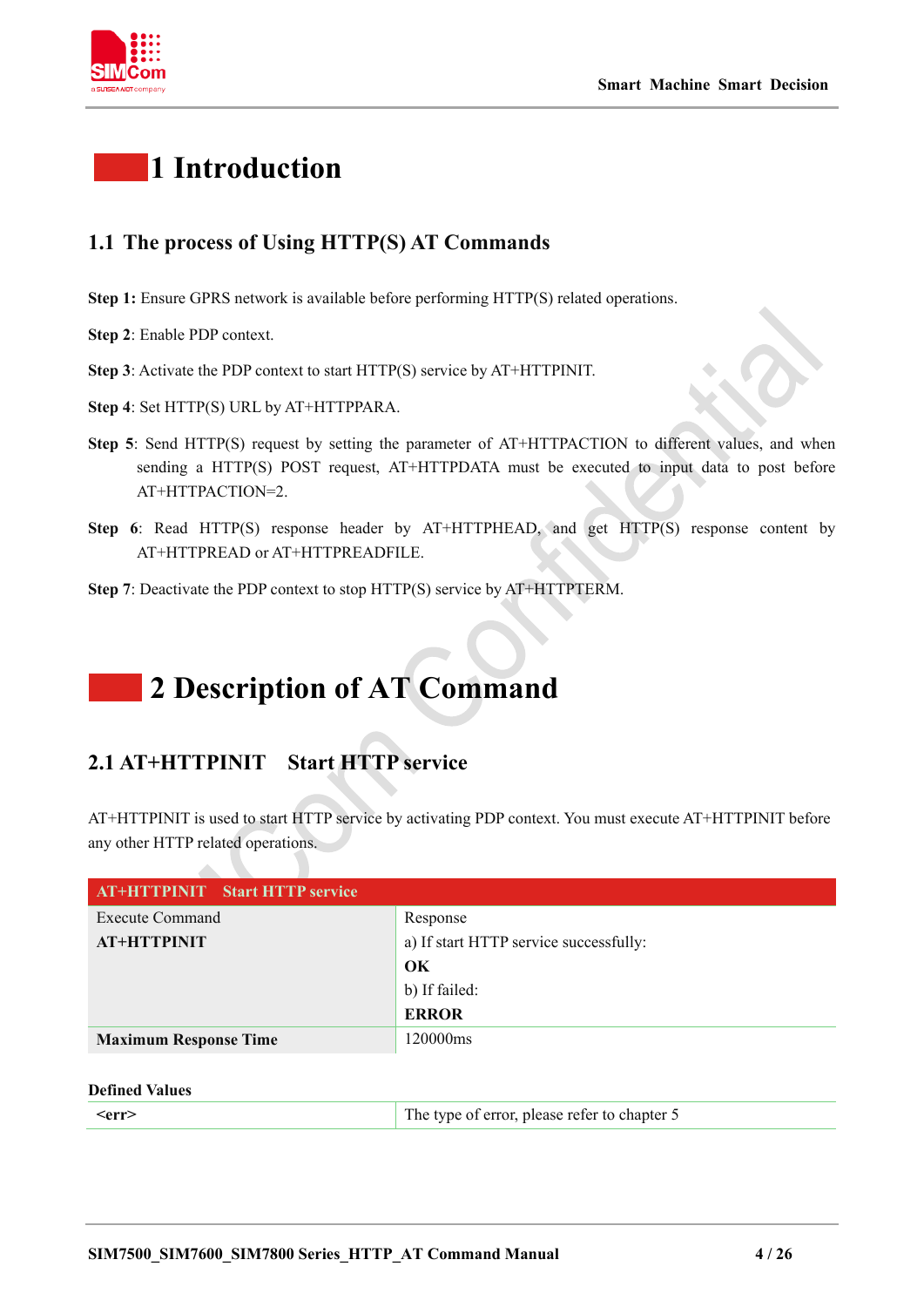

# <span id="page-5-0"></span>**2.2 AT+HTTPTERM Stop HTTP Service**

AT+HTTPTERM is used to stop HTTP service.

|                        | <b>AT+HTTPTERM</b> STOP HTTP service |                                       |  |
|------------------------|--------------------------------------|---------------------------------------|--|
| <b>Execute Command</b> |                                      | Response                              |  |
| <b>AT+HTTPTERM</b>     |                                      | a) If stop HTTP service successfully: |  |
|                        |                                      | OK                                    |  |
|                        |                                      | b)If failed:                          |  |
|                        |                                      | <b>ERROR</b>                          |  |

# <span id="page-5-1"></span>**2.3 AT+HTTPPARA Set HTTP Parameters value**

AT+HTTPPARA is used to set HTTP parameters value. When you want to access to a HTTP server, you should input **<value>** like [http://'server'/'path':'tcpPort'](http://). In addition[, https://'server'/'path':'tcpPort'](https://) is used to access to a HTTPS server.

| <b>AT+HTTPINIT</b> Start HTTP service                                                         |                                                            |
|-----------------------------------------------------------------------------------------------|------------------------------------------------------------|
| Write Command                                                                                 | Response                                                   |
| AT+HTTPPARA="URL"," <url>"</url>                                                              | a) If parameter format is right:                           |
|                                                                                               | OK                                                         |
|                                                                                               | b) If parameter format is not right or other errors occur: |
|                                                                                               | <b>ERROR</b>                                               |
| Write Command                                                                                 | Response                                                   |
| AT+HTTPPARA="CONNECTTO", <con< th=""><th>a) If parameter format is right:</th></con<>         | a) If parameter format is right:                           |
| n_timeout>                                                                                    | OK                                                         |
|                                                                                               | b) If parameter format is not right or other errors occur: |
|                                                                                               | <b>ERROR</b>                                               |
| Write Command                                                                                 | Response                                                   |
| AT+HTTPPARA="RECVTO", <recv th="" tim<=""><th>a) If parameter format is right:</th></recv>    | a) If parameter format is right:                           |
| $e$ out $\ge$                                                                                 | OK                                                         |
|                                                                                               | b) If parameter format is not right or other errors occur: |
|                                                                                               | <b>ERROR</b>                                               |
| Write Command                                                                                 | Response                                                   |
| AT+HTTPPARA="CONTENT","<                                                                      | a) If parameter format is right:                           |
| content type>"                                                                                | OK                                                         |
|                                                                                               | b) If parameter format is not right or other errors occur: |
|                                                                                               | <b>ERROR</b>                                               |
| Write Command                                                                                 | Response                                                   |
| AT+HTTPPARA="ACCEPT"," <accept-t< th=""><th>a) If parameter format is right:</th></accept-t<> | a) If parameter format is right:                           |
| $ype>$ "                                                                                      | OK                                                         |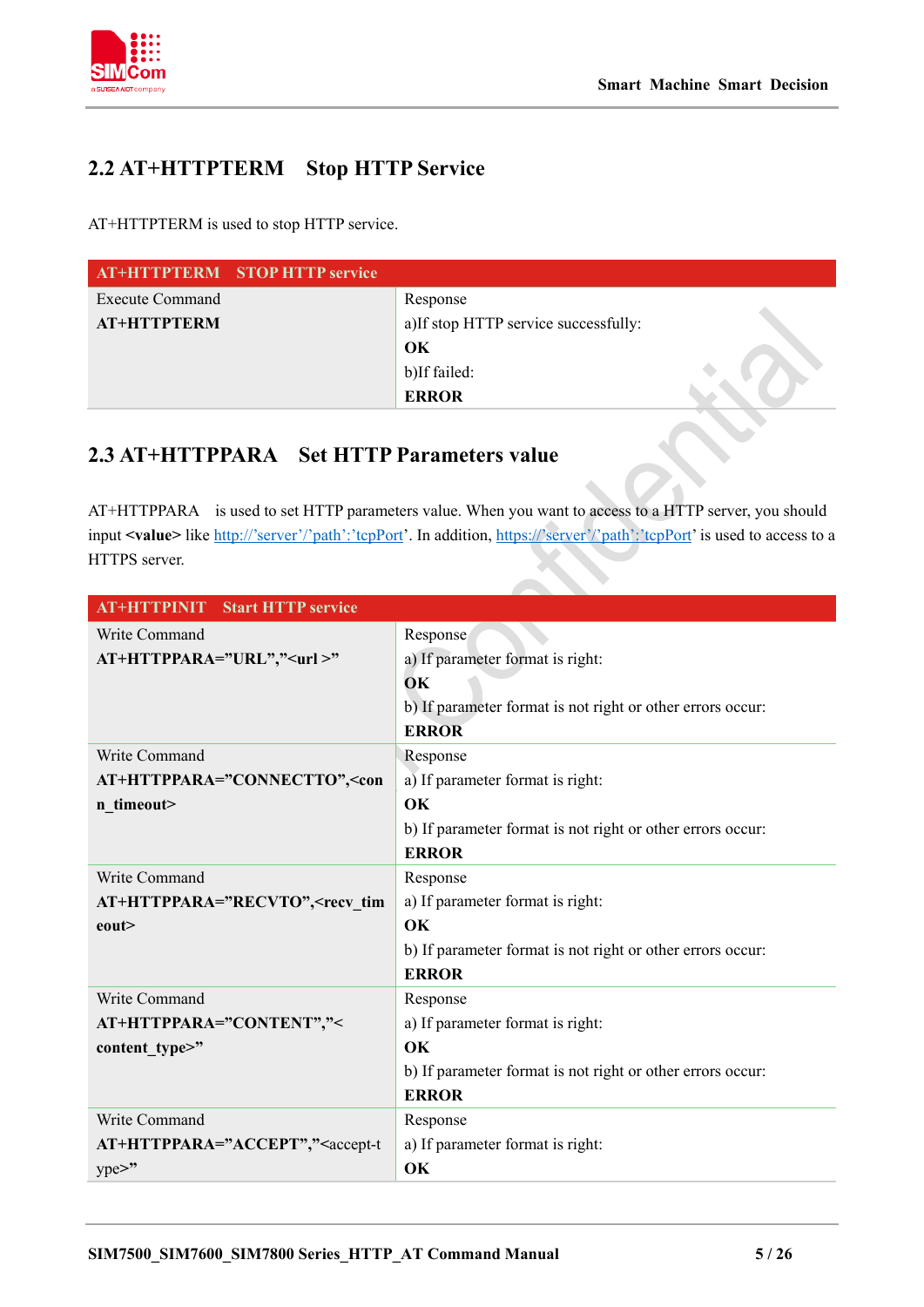

|                                                                                                 | b) If parameter format is not right or other errors occur:<br><b>ERROR</b> |
|-------------------------------------------------------------------------------------------------|----------------------------------------------------------------------------|
| Write Command                                                                                   | Response                                                                   |
| AT+HTTPPARA="SSLCFG"," <sslcfg_id< th=""><th>a) If parameter format is right:</th></sslcfg_id<> | a) If parameter format is right:                                           |
| $\rm{~}$                                                                                        | OK                                                                         |
|                                                                                                 | b) If parameter format is not right or other errors occur:                 |
|                                                                                                 | <b>ERROR</b>                                                               |
| <b>Defined Values</b>                                                                           |                                                                            |
| $<$ url $>$                                                                                     | URL of network resource.String,start with "http://" or"https://"           |
|                                                                                                 | a)http://'server'/'path':'tcpPort'.                                        |
|                                                                                                 | b)https://'server'/'path':'tcpPort'                                        |
|                                                                                                 | "server": DNS domain name or IP address                                    |
|                                                                                                 | "path": path to a file or directory of a server                            |
|                                                                                                 | "tepPort": http default value is 80, https default value is 443. (can      |
|                                                                                                 | be omitted)                                                                |
| <conn timeout=""></conn>                                                                        | Timeout for accessing server, Numeric type, range is 20-120s,              |
|                                                                                                 | default is 120s.                                                           |
| <recv timeout=""></recv>                                                                        | Timeout for receiving data from server, Numeric type range is              |
|                                                                                                 | 2-20s, default is 10s.                                                     |
| < content type>                                                                                 | This is for HTTP "Content-Type" tag, String type, max length is            |
|                                                                                                 | 256, default is "text/plain".                                              |
| <accept-type></accept-type>                                                                     | This is for HTTP "Accept-type" tag, String type, max length is             |
|                                                                                                 | 256, default is "*/*".                                                     |
| $\leq$ sslcfg id >                                                                              | This is setting SSL context id, Numeric type, range is 0-9.                |
|                                                                                                 | Default is 0.Please refer to SIM7500_SIM7600_SIM7800                       |
|                                                                                                 | Series SSL AT Command Manual.                                              |
|                                                                                                 |                                                                            |

# <span id="page-6-0"></span>**2.4 AT+HTTPACTION HTTP Method Action**

AT+HTTPACTION is used to perform a HTTP Method. You can use HTTPACTION to send a get/post request to a HTTP/HTTPS server.

| <b>AT+HTTPACTION HTTP Method Action</b> |                                   |
|-----------------------------------------|-----------------------------------|
| <b>Test Command</b>                     | Response                          |
| AT+HTTPACTION=?                         | +HTTPACTION: (0-3)                |
|                                         |                                   |
|                                         | $\alpha$                          |
| Execute Command                         | Response                          |
| AT+HTTPACTION= <method></method>        | a) If parameter format is right : |
|                                         | OK                                |
|                                         |                                   |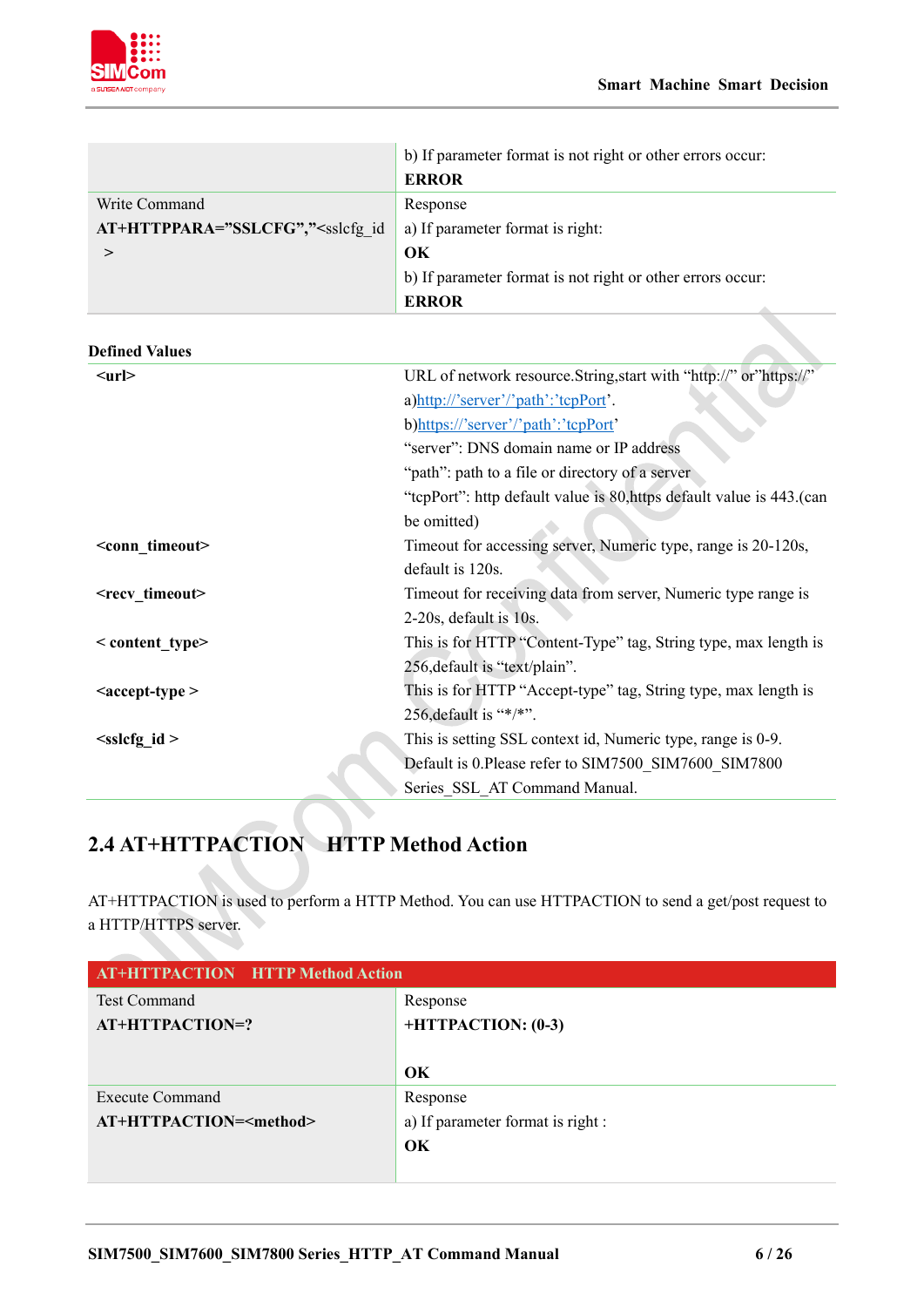

|                           | +HTTPACTION: <method>,<statuscode>,<datalen><br/>b) If parameter format is not right or other errors occur:<br/><b>ERROR</b></datalen></statuscode></method> |  |
|---------------------------|--------------------------------------------------------------------------------------------------------------------------------------------------------------|--|
| <b>Defined Values</b>     |                                                                                                                                                              |  |
| <method></method>         | HTTP method specification:                                                                                                                                   |  |
|                           | 0: GET                                                                                                                                                       |  |
|                           | 1: POST                                                                                                                                                      |  |
|                           | 2: HEAD                                                                                                                                                      |  |
|                           | 3: DELETE                                                                                                                                                    |  |
| <statuscode></statuscode> | Please refer to chapter 4 and 5                                                                                                                              |  |
| <datalen></datalen>       | The length of data received                                                                                                                                  |  |

# <span id="page-7-0"></span>**2.5 AT+HTTPHEAD Read the HTTP Header Information of Server Response**

AT+HTTPHEAD is used to read the HTTP header information of server response when module receives the response data from server.

|                        | <b>AT+HTTPHEAD</b> Read the HTTP Header Information of Server Response |
|------------------------|------------------------------------------------------------------------|
| <b>Execute Command</b> | Response                                                               |
| <b>AT+HTTPHEAD</b>     | a)If read the header information successfully:                         |
|                        | +HTTPHEAD: <data len=""></data>                                        |
|                        | $<$ data $>$                                                           |
|                        | $\alpha$                                                               |
|                        | b)If read failed:                                                      |
|                        | <b>ERROR</b>                                                           |
| <b>Defined Values</b>  |                                                                        |
| <data len=""></data>   | The length of HTTP header                                              |
| $<$ data $>$           | The header information of HTTP response                                |

# <span id="page-7-1"></span>**2.6 AT+HTTPREAD Read the response information of HTTP Server**

After sending HTTP(S) GET/POST requests, you can retrieve HTTP(S) response information from HTTP(S) server via UART/USB port by AT+HTTPREAD. When the <datalen> of "**+HTTPACTION: <method>,<statuscode>,<datalen>**" is not equal to 0, you can read the response information from HTTP(S) server by AT+HTTPREAD. You can execute AT+HTTPREAD? to check the total data saved in buffer, then AT+HTTPREAD=<br/>shown bytestom read out data to port. If parameter <br/>shown size> is set greater than the size of data saved in buffer, all data in buffer will output to port.

### **AT+HTTPREAD Read the Response of HTTP Server**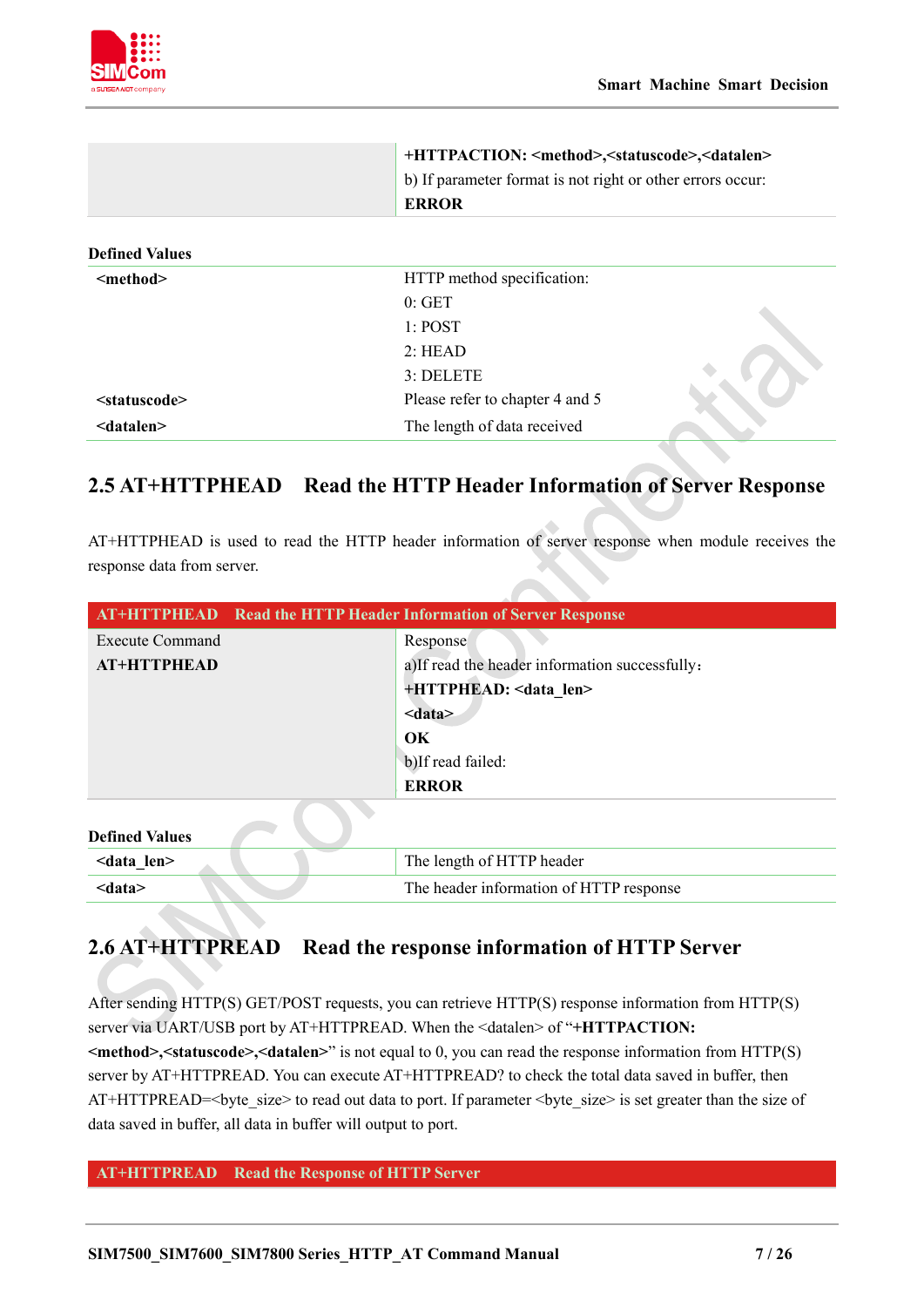

| Read Command                                     | Response                                                            |
|--------------------------------------------------|---------------------------------------------------------------------|
| AT+HTTPREAD?                                     | a) If check successfully:                                           |
|                                                  | +HTTPREAD: LEN, <len></len>                                         |
|                                                  |                                                                     |
|                                                  | OK                                                                  |
|                                                  | b) If failed (no more data other error):                            |
|                                                  | <b>ERROR</b>                                                        |
| <b>Execute Command</b>                           | Response                                                            |
| AT+HTTPREAD=[ <start addr="">,]<br/>byte</start> | a) If read the response info successfully:                          |
| size>                                            | OK                                                                  |
|                                                  | +HTTPREAD: <data len=""></data>                                     |
|                                                  | $<$ data $>$                                                        |
|                                                  | +HTTPREAD:0                                                         |
|                                                  | If<br>byte_size> is bigger than the data size received, module will |
|                                                  | only return actual data size.                                       |
|                                                  | b)If read failed:                                                   |
|                                                  | <b>ERROR</b>                                                        |

#### **Defined Values**

| $\leq$ start addr>  | The starting read position of the response information, can be  |
|---------------------|-----------------------------------------------------------------|
|                     | omitted.                                                        |
| $<$ byte size $>$   | The length of data to read, if there's only one parameter, that |
|                     | would be set as byte size.                                      |
| <datalen></datalen> | The actual length of read data                                  |
| $<$ data $>$        | Response content from HTTP server                               |
| $<$ len $>$         | Total size of data saved in buffer.                             |
|                     |                                                                 |

 $\mathcal{N}$ 

# <span id="page-8-0"></span>**2.7 AT+HTTPDATA Input HTTP Data**

You can use AT+HTTPDATA to input data to post when you send a HTTP/HTTPS POST request.

| <b>AT+HTTPDATA</b> Input HTTP Data                                                   |                                                                                                                                                                                                                                 |
|--------------------------------------------------------------------------------------|---------------------------------------------------------------------------------------------------------------------------------------------------------------------------------------------------------------------------------|
| Execute Command<br>Response<br>AT+HTTPDATA= <size>,<time><br/>blocked.</time></size> | a) if parameter format is right:<br><b>DOWNLOAD</b><br>$\le$ input data here $\ge$<br>When the total size of the inputted data reaches <size>, TA will<br/>report the following code. Otherwise, the serial port will be</size> |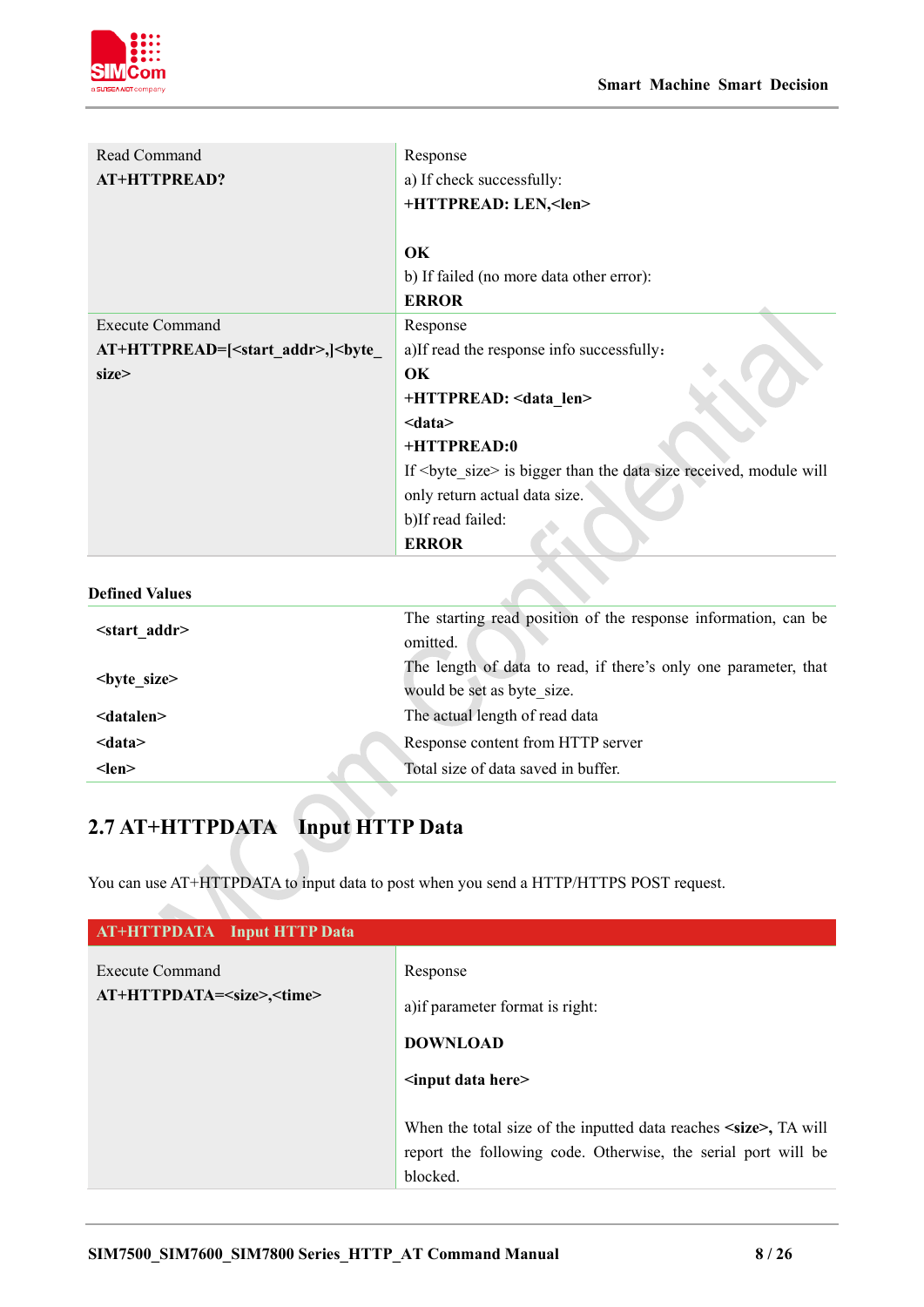

|                       | OK<br>b) If parameter format is wrong or other errors occur:<br><b>ERROR</b> |
|-----------------------|------------------------------------------------------------------------------|
| <b>Defined Values</b> |                                                                              |
| $<$ size $>$          | Size in bytes of the data to post. range is 1-153600 (bytes)                 |

# **2.8 AT+HTTPPOSTFILE Send HTTP Request to HTTP(S) server by File**

<span id="page-9-0"></span>**<time>** Maximum time in milliseconds to input data.

You also can send HTTP request in a file via AT+HTTPPOSTFILE command. The URL must be set by AT+HTTPPARA before executing AT+HTTPPOSTFILE command. if set **<send\_header>** to 0, you can customize any HTTP request in the file, module will send the file as HTTP header and body, else if set **<send\_header>** to 1, modem will package a HTTP request itself, the file will be sent as HTTP body. The parameter <path> can be used to set the file directory. When modem has received response from HTTP server, it will report the following URC:

## **+HTTPPOSTFILE: <method>[,<httpstatuscode>[,<content\_length>]]**

Note: The parameter<method>, <send\_header>, <path>can be omitted, and the default value of <send\_header> is 0, the default<path>is 1 (/cache),default method is 1 (POST)

| AT+HTTPPOSTFILE Send HTTP Request to HTTP(S) server by File                                                                                                        |                                                                                                                                                                                                                                                                                                                                                                                                                                    |  |
|--------------------------------------------------------------------------------------------------------------------------------------------------------------------|------------------------------------------------------------------------------------------------------------------------------------------------------------------------------------------------------------------------------------------------------------------------------------------------------------------------------------------------------------------------------------------------------------------------------------|--|
| <b>Test Command</b>                                                                                                                                                | Response                                                                                                                                                                                                                                                                                                                                                                                                                           |  |
| AT+HTTPPOSTFILE=?                                                                                                                                                  | +HTTPPOSTFILE : <filename>[,(1-3)[,(0-3)[,(0-1)]]]</filename>                                                                                                                                                                                                                                                                                                                                                                      |  |
| <b>Execute Command</b><br>AT+HTTPPOSTFILE= <filename>[,<pat<br>h&gt;  [,<method> [,<send header="">]<br/><b>Defined Values</b></send></method></pat<br></filename> | Response<br>a) if parameter format is right and server connected successfully:<br>OK<br>+HTTPPOSTFILE:<br><method>,<httpstatuscode>,<content len=""><br/>b) if parameter format is right but server connected<br/>unsuccessfully:<br/><b>OK</b><br/>+HTTPPOSTFILE: <method>,<errcode>,0<br/>c) if parameter format is not right or any other error occurs:<br/><b>ERROR</b></errcode></method></content></httpstatuscode></method> |  |
| <filename></filename>                                                                                                                                              | String type, filename, the max length is 256 unit byte.                                                                                                                                                                                                                                                                                                                                                                            |  |

**<path>** The directory where the sent file saved. Numeric type, range is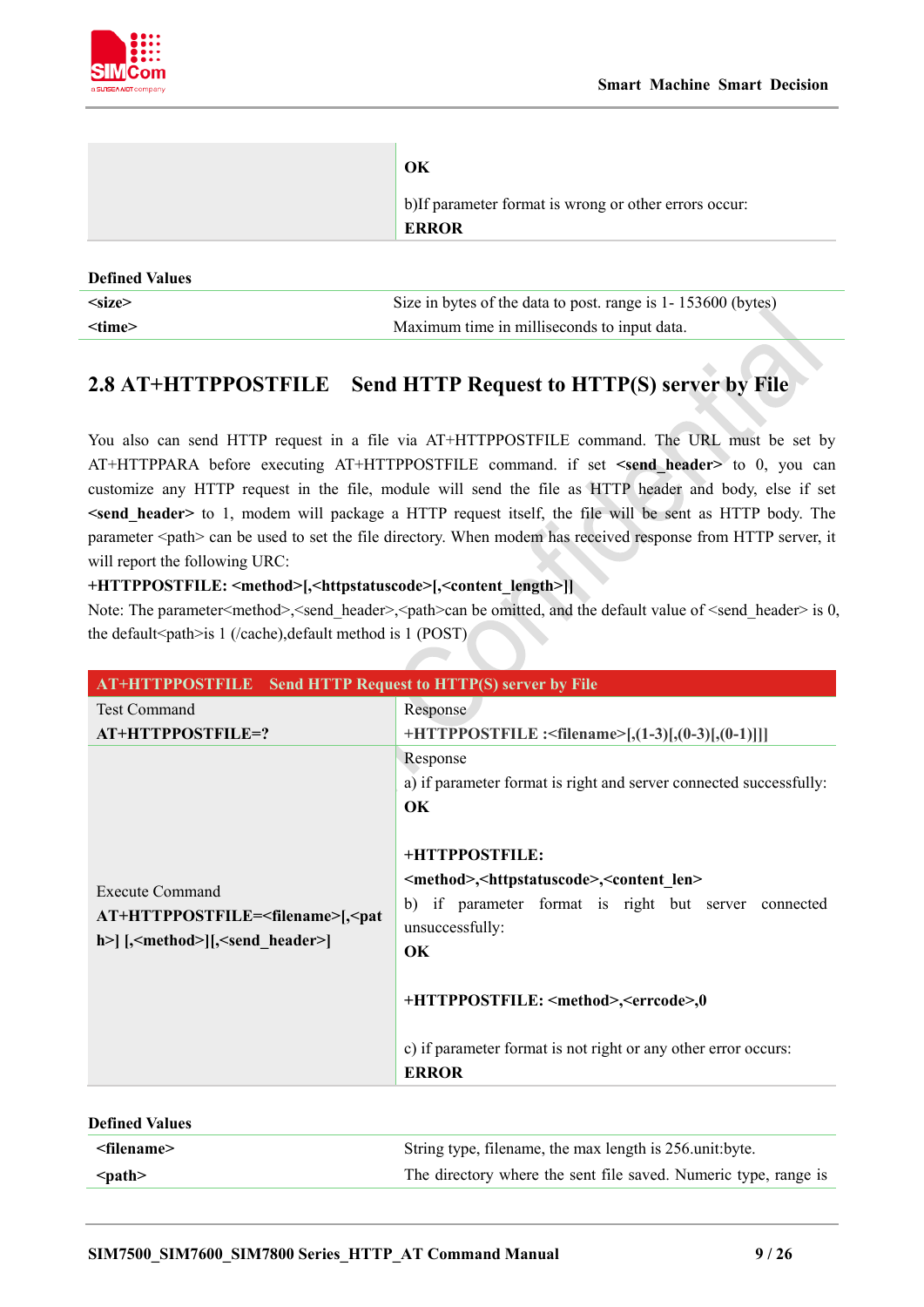

|                         | $1 - 3$                                                   |
|-------------------------|-----------------------------------------------------------|
|                         | $1 - F$ :/ (/cache)                                       |
|                         | $2 - D$ :/(sd card)                                       |
|                         | $3 - E$ :/ (/data/media/)                                 |
|                         | HTTP method specification:                                |
| <method></method>       | $0 - GET$                                                 |
|                         | $1 - POST$                                                |
|                         | $2 - HEAD$                                                |
|                         | $3 - DELETE$                                              |
| <send header=""></send> | Send file as HTTP header and Body Or Only as Body.Numeric |
|                         | type, the range is $0-1$ , the default is $0$ .           |
|                         | 0-Send file as HTTP header and body                       |
|                         | $1 -$ Send file as Body                                   |

# <span id="page-10-0"></span>**2.9 AT+HTTPREADFILE Receive HTTP Response Content to a file**

After execute AT+HTTPACTION/AT+HTTPOSTFILE command. You can receive the HTTP server response content to a file via AT+HTTPREADFILE.

Before AT+HTTPREADFILE executed, "+HTTPACTION:<method>,<httpstatuscode>,<content\_len>" or "+HTTPPOSTFILE: <httpsatuscode>,<content\_len>" must be received. The parameter <path> can be used to set the directory where to save the file. If omit parameter  $\langle$  path>, the file will be save to /cache. Note: by setting <path> to 4, you can download CA files to directory /mssl\_cert/, which is used for SSL

| verification, details please refer SIM7500 SIM7600 SIM7800 Series SSL AT Commands Manual. |                                                                |
|-------------------------------------------------------------------------------------------|----------------------------------------------------------------|
| <b>AT+HTTPREADFILE Receive HTTP Response Content to a File</b>                            |                                                                |
| <b>Test Command</b>                                                                       | Response                                                       |
| AT+HTTPREADFILE=?                                                                         | +HTTPREADTFILE : <filename>[,(1-4)]</filename>                 |
|                                                                                           | Response                                                       |
|                                                                                           | a) if parameter format is right :                              |
| <b>Execute Command</b>                                                                    | $\alpha$                                                       |
| AT+HTTPREADFILE= <filename>[,<pat< td=""><td></td></pat<></filename>                      |                                                                |
| h >                                                                                       | $+HTTPREADFILE: \leq result$                                   |
|                                                                                           | b) if parameter format is not right or any other error occurs: |
|                                                                                           | <b>ERROR</b>                                                   |
|                                                                                           |                                                                |

| <b>Defined Values</b> |                                                         |
|-----------------------|---------------------------------------------------------|
| <filename></filename> | String type, filename, the max length is 256 unit byte. |
| $<$ path $>$          | $1 - F$ :/ (/cache/)                                    |
|                       | $2 - D$ :/(sd card)                                     |
|                       | $3 - E$ :/ (/data/media/)                               |
|                       | $4 - /mssl$ cert/(this is for CA file downloading)      |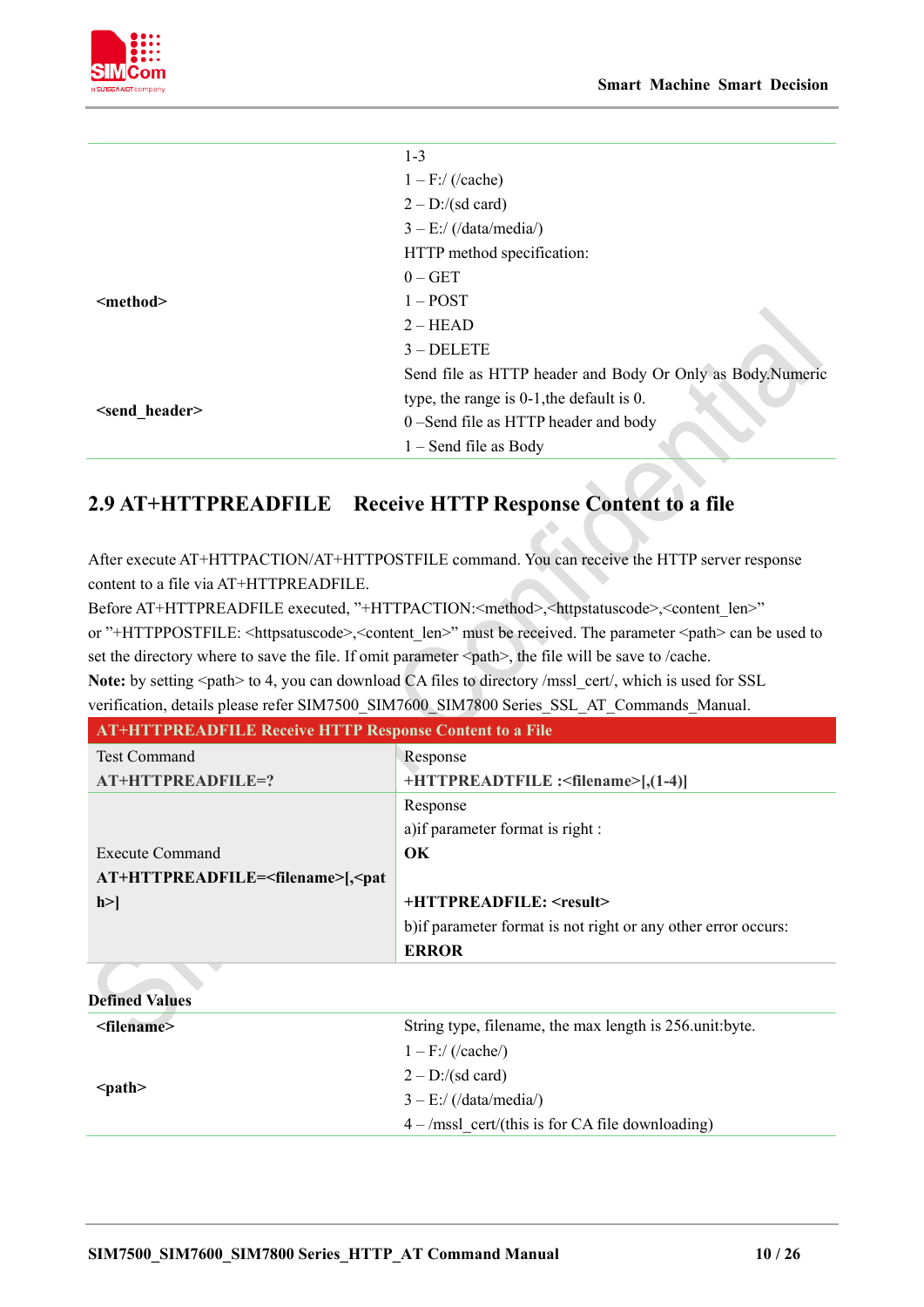

# <span id="page-11-0"></span>**3 Example**

Before all HTTP related operations, we should ensure the following:

a) ensure GPRS network is available:

# **AT+CSQ**

**+CSQ: 23,0**

**OK**

**AT+CREG?**

**+CREG: 0,1**

## **OK**

**AT+CGREG?**

**+CGREG: 0,1**

## **OK**

b) PDP context Enable:

**//** Specify the parameter value of the PDP context corresponding to cid **AT+CGSOCKCONT=1,"IP","CMNET"**

**OK**

### **AT+CGPADDR**

**+CGPADDR: 1,10.49.14.68** //ensure the first PDP context get a IP address

**+CGPADDR: 4,0.0.0.0**

# **OK**

**Note: usually CSOCKAUTH and CSOCKSETPN parameter are kept default if not care about.**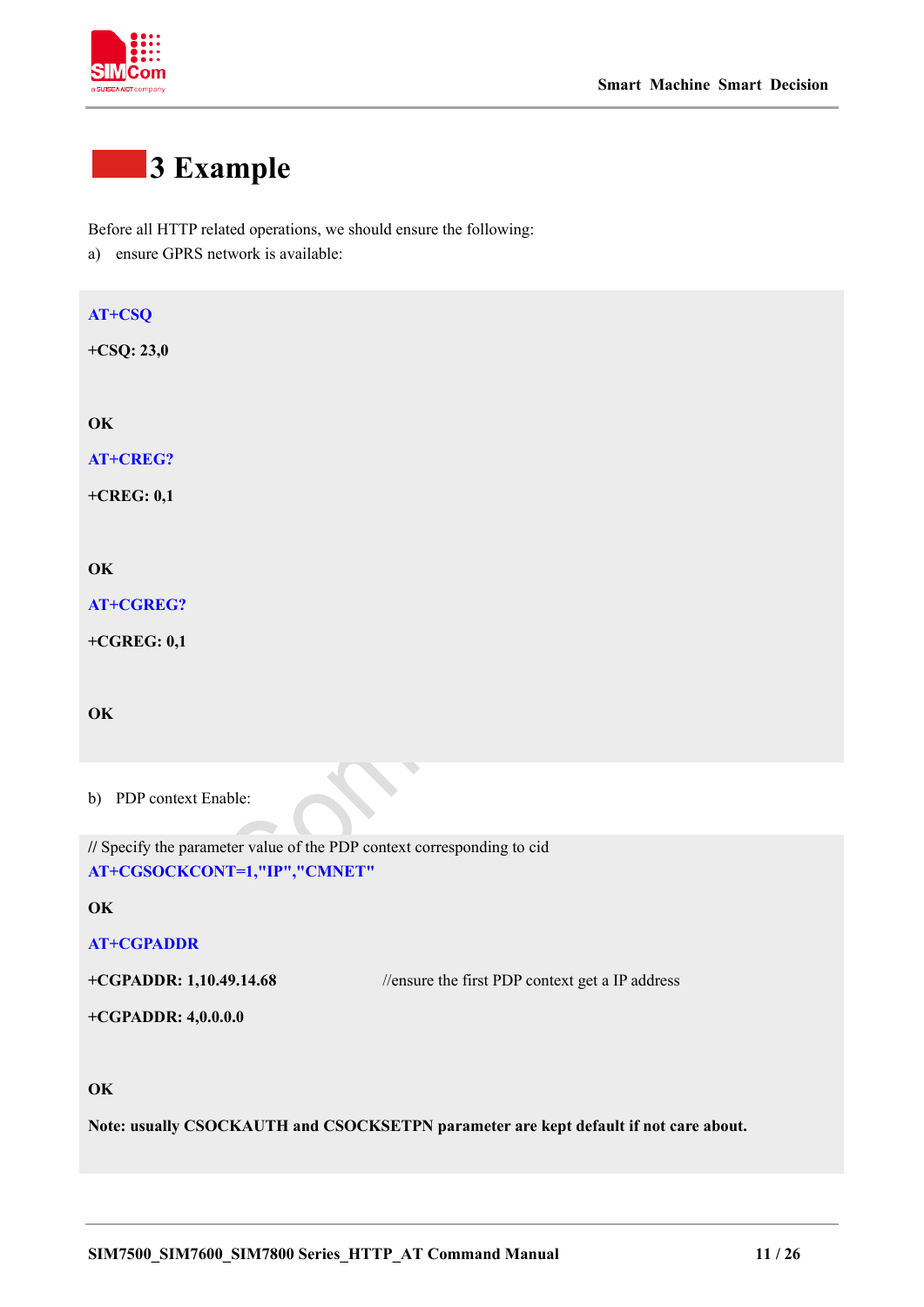

# <span id="page-12-0"></span>**3.1 Access to HTTP server**

# <span id="page-12-1"></span>**3.1.1 Send HTTP GET Request**

Following commands shows how to send a HTTP GET request to server, and how to read HTTP response.

| <b>AT+HTTPINIT</b>                                                                    | //start HTTP service, activate PDP context                                           |
|---------------------------------------------------------------------------------------|--------------------------------------------------------------------------------------|
| OK                                                                                    |                                                                                      |
| //set the URL which will be accessed, for HTTP, the request URL begins with "HTTP://" |                                                                                      |
|                                                                                       | AT+HTTPPARA="URL","http://opinion.people.com.cn/GB/n1/2018/0815/c1003-30228758.html" |
| OK                                                                                    |                                                                                      |
| <b>AT+HTTPACTION=0</b>                                                                | //send HTTP GET request                                                              |
| OK                                                                                    |                                                                                      |
| +HTTPACTION: 0,200,22505                                                              | $\frac{1}{22505}$ is the length of HTTP response information                         |
| <b>AT+HTTPHEAD</b>                                                                    | //read the HTTP response header                                                      |
| +HTTPHEAD: 387                                                                        | $\frac{1}{387}$ is the length of response header                                     |
| <b>HTTP/1.1 200 OK</b>                                                                |                                                                                      |
| Server: nginx                                                                         |                                                                                      |
| <b>Content-Type: text/html</b>                                                        |                                                                                      |
| <b>Connection: close</b>                                                              |                                                                                      |
| Date: Thu, 16 Aug 2018 05:13:36 GMT                                                   |                                                                                      |
| Powered-By-ChinaCache: MISS from 06053423gG.15                                        |                                                                                      |
| ETag: W/"5b7379f5-57e9"                                                               |                                                                                      |
| Last-Modified: Wed, 15 Aug 2018 00:55:17 GMT                                          |                                                                                      |
| Expires: Thu, 16 Aug 2018 05:18:36 GMT                                                |                                                                                      |
| <b>Vary: Accept-Encoding</b>                                                          |                                                                                      |
| X-Cache-Hits: 14                                                                      |                                                                                      |
| Content-Length: 22505                                                                 | // Content-Length indicates the length of HTTP response                              |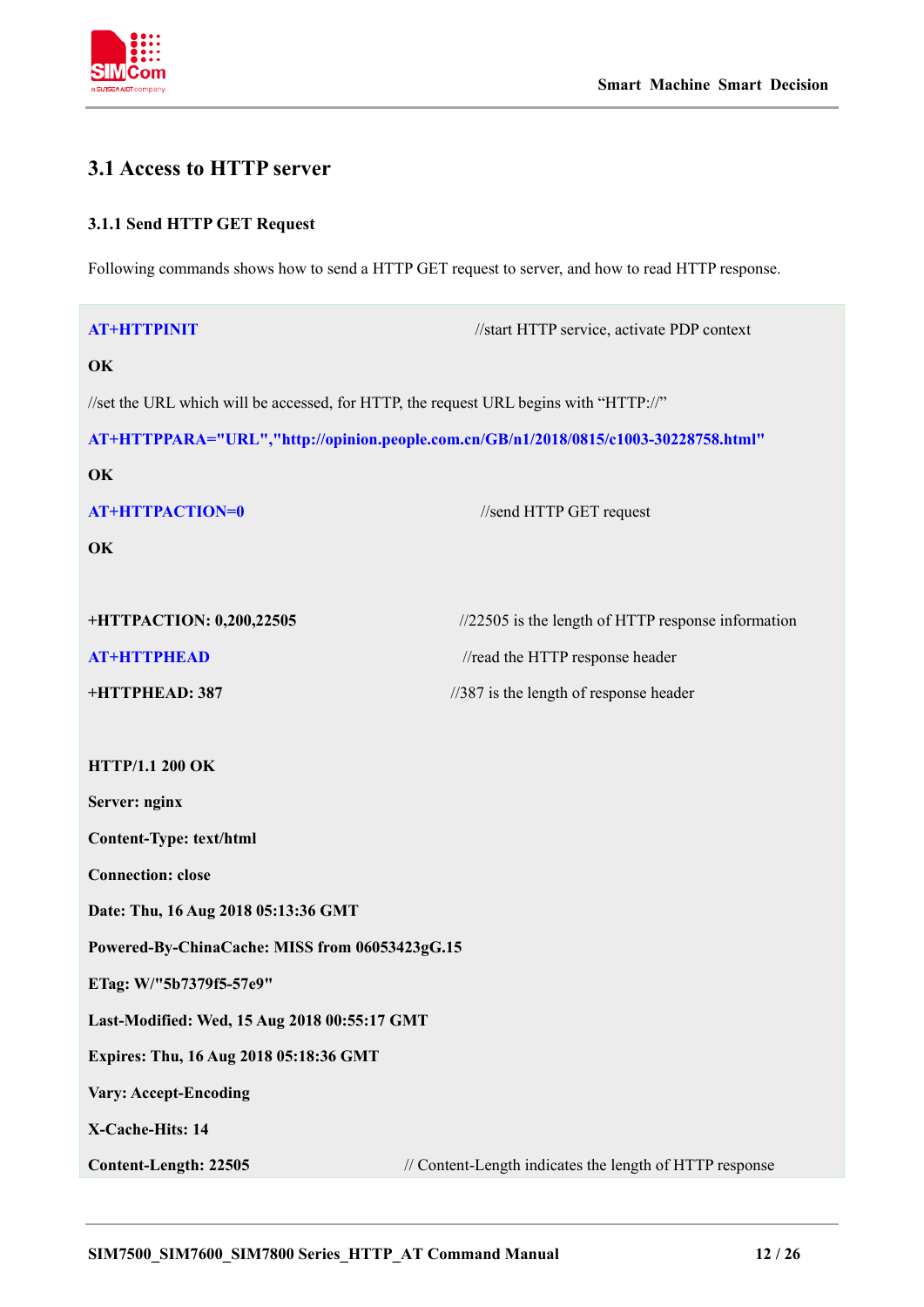

#### information is 22505 bytes

# **CC\_CACHE: TCP\_REFRESH\_HIT**

**Accept-Ranges: bytes**

# **OK**

//read the response information of HTTP server, the length to read is 500 bytes

### **AT+HTTPREAD=0,500**

**+HTTPREAD: DATA,500**

**<!DOCTYPE html PUBLIC "-//W3C//DTD XHTML 1.0 Transitional//EN" "http://www.w3.org/TR/xhtml1/DTD/xhtml1-transitional.dtd">**

**<html xmlns="http://www.w3.org/1999/xhtml">**

**<head>**

**<meta http-equiv="content-type" content="text/html;charset=GB2312"/>**

**<meta http-equiv="Content-Language" content="utf-8" />**

**<meta content="all" name="robots" />**

**<title>**人民日报钟声:牢记历史是为了更好开创未来**--**观点**--**人民网 **</title>**

**<meta name="keywords" content="" />**

**<meta name="description" content="** 日方应在正确对待历史**?**

**OK**

**AT+HTTPTERM** //stop HTTP Service

<span id="page-13-0"></span>**OK**

# **3.1.2 Send HTTP POST Request**

Following commands shows how to send HTTP POST request to server, and how to read HTTP response.

**AT+HTTPINIT** //start HTTP service, activate PDP context

**OK**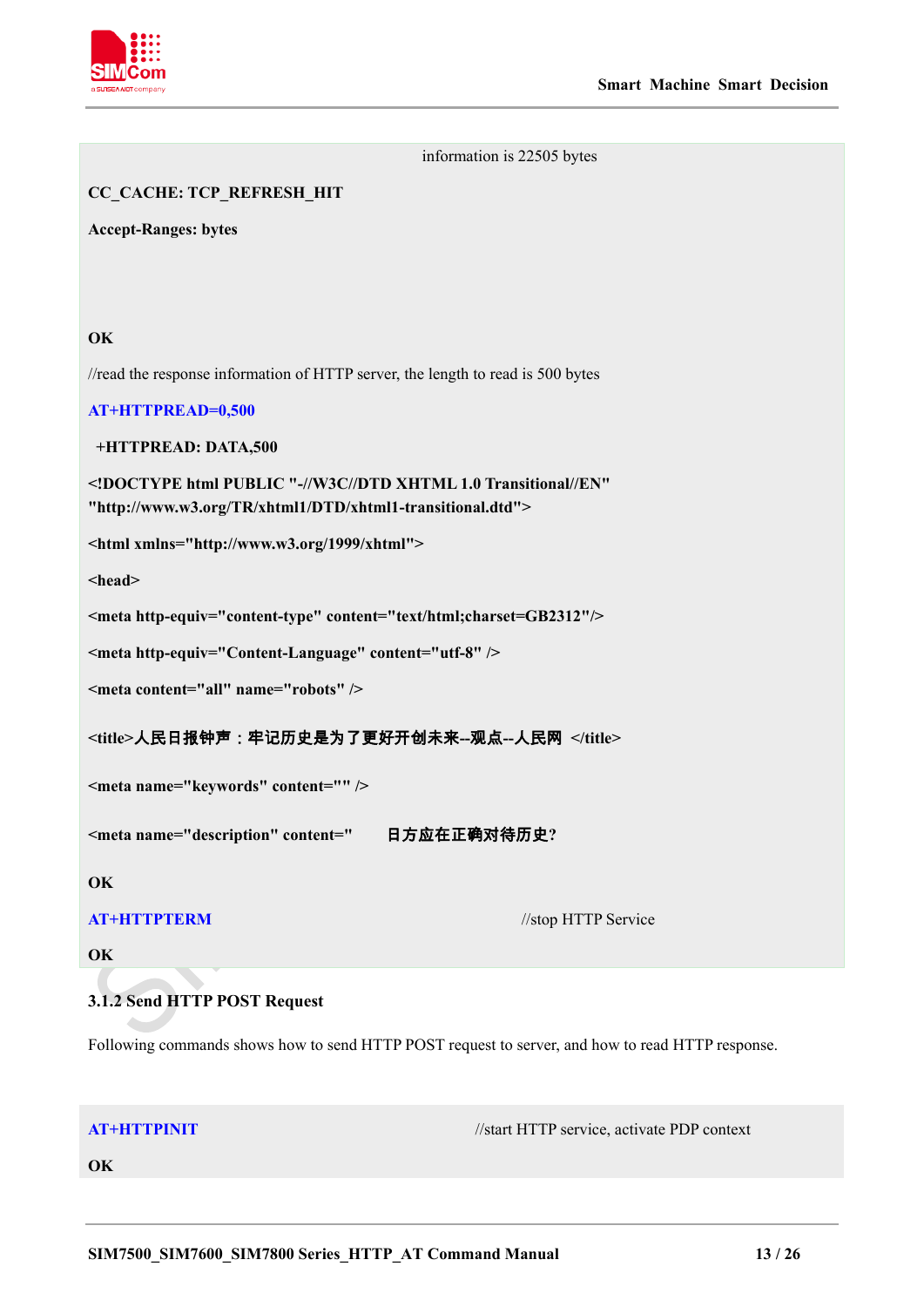

| //set the URL which will be accessed, for HTTP, the request URL begins with "HTTP://" |                                                 |
|---------------------------------------------------------------------------------------|-------------------------------------------------|
| AT+HTTPPARA="URL","http://api.efxnow.com/DEMOWebServices2.8/Service.asmx/Echo?"       |                                                 |
| OK                                                                                    |                                                 |
| AT+HTTPDATA=18,1000                                                                   | //send data to post, the length is 18 bytes     |
| <b>DOWNLOAD</b>                                                                       |                                                 |
| Message=helloworld                                                                    |                                                 |
| OK                                                                                    |                                                 |
| <b>AT+HTTPACTION=1</b>                                                                | //send HTTP POST request                        |
| OK                                                                                    |                                                 |
|                                                                                       |                                                 |
| +HTTPACTION: 1,500,30                                                                 | //30 is the length of HTTP response information |
|                                                                                       |                                                 |
|                                                                                       |                                                 |
| +HTTP_PEER_CLOSED                                                                     |                                                 |
| <b>AT+HTTPHEAD</b>                                                                    | //read the HTTP response header                 |
| +HTTPHEAD: 258                                                                        |                                                 |
| HTTP/1.1 500 Internal Server Error                                                    |                                                 |
| <b>Cache-Control: private</b>                                                         |                                                 |
| Content-Type: text/plain; charset=utf-8                                               |                                                 |
| Server: Microsoft-IIS/7.0                                                             |                                                 |
| X-AspNet-Version: 2.0.50727                                                           |                                                 |
| X-Powered-By: ASP.NET                                                                 |                                                 |
| Date: Mon, 20 Aug 2018 04:18:58 GMT                                                   |                                                 |
| <b>Connection: close</b>                                                              |                                                 |
| <b>Content-Length: 30</b>                                                             |                                                 |
|                                                                                       |                                                 |
|                                                                                       |                                                 |

# **OK**

//read the response information of HTTP server, the length to read is 30 bytes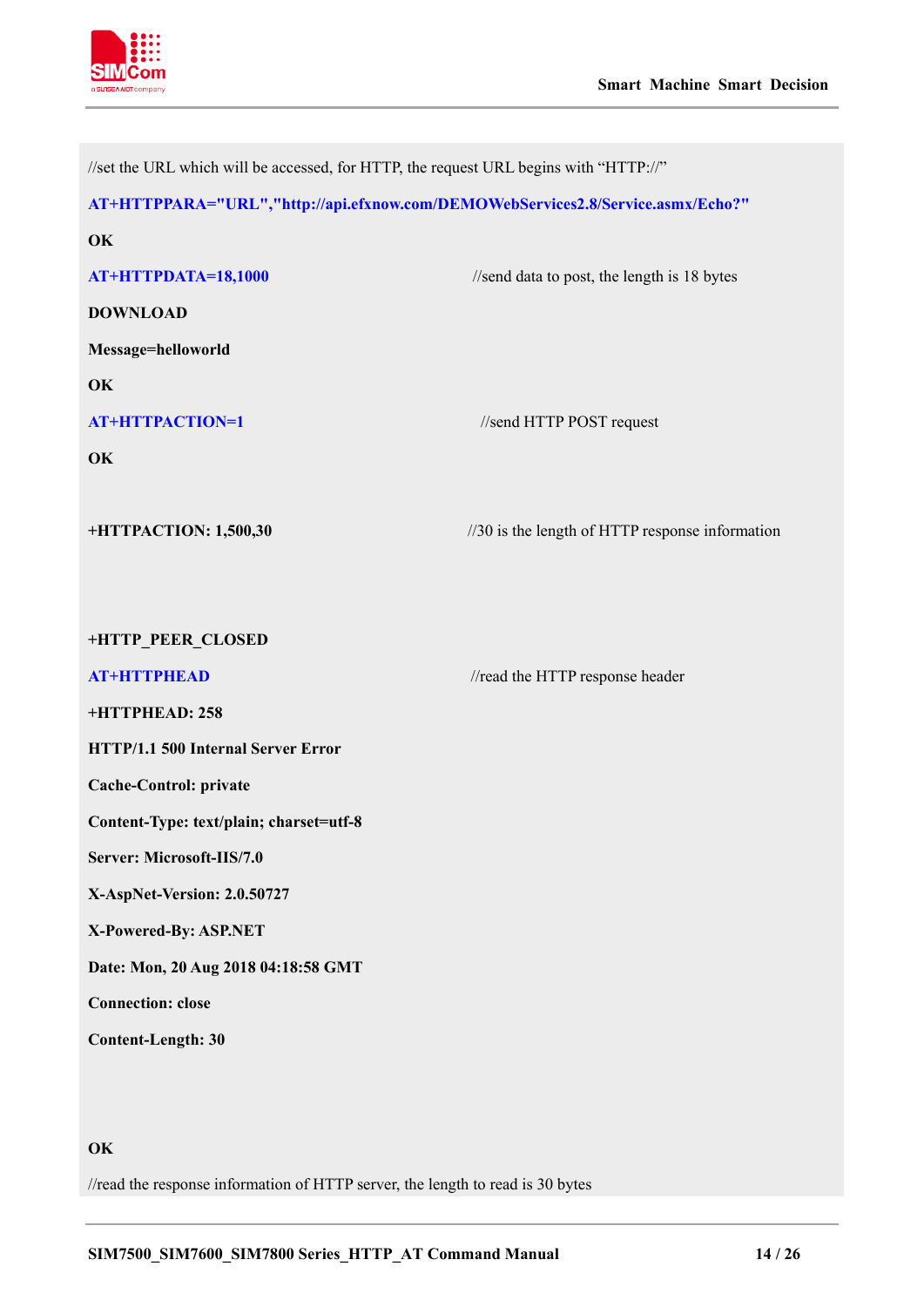

# **AT+HTTPREAD=0,30**

**+HTTPREAD: DATA,30**

**Request format is invalid: .**

**OK**

# **AT+HTTPTERM** //stop HTTP Service

**OK**

# <span id="page-15-0"></span>**3.1.3 Send HTTP HEAD Request**

Following commands shows how to send HTTP HEAD request to server, and how to read HTTP response. HEAD request is used to only get HTTP response header from server, we use this method to test if we can connect to the server successfully.

| <b>AT+HTTPINIT</b>             | //start HTTP service, activate PDP context                                           |
|--------------------------------|--------------------------------------------------------------------------------------|
| OK                             |                                                                                      |
|                                | AT+HTTPPARA="URL","http://opinion.people.com.cn/GB/n1/2018/0815/c1003-30228758.html" |
| OK                             |                                                                                      |
| <b>AT+HTTPACTION=2</b>         | //send a HEAD request to server to only get header of HTTP response                  |
| OK                             |                                                                                      |
| +HTTPACTION: 2,200,387         | //387 is the length of HTTP response header                                          |
| +HTTP_PEER_CLOSED              | //server disconnect                                                                  |
| <b>AT+HTTPHEAD</b>             | //read HTTP response header                                                          |
| +HTTPHEAD: 387                 |                                                                                      |
|                                |                                                                                      |
| <b>HTTP/1.1 200 OK</b>         |                                                                                      |
| Server: nginx                  |                                                                                      |
| <b>Content-Type: text/html</b> |                                                                                      |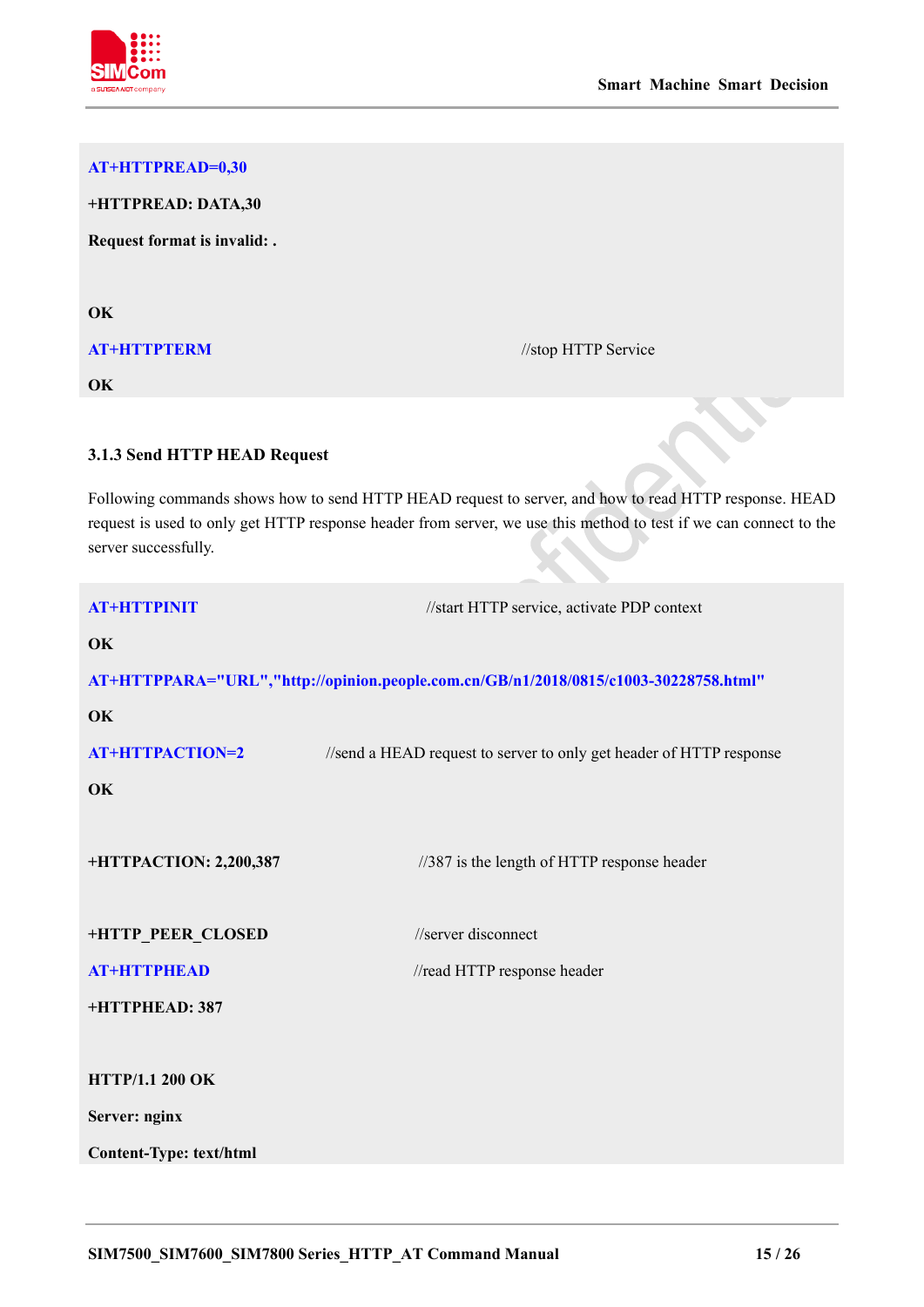

| <b>Connection: close</b>                       |                     |
|------------------------------------------------|---------------------|
| <b>Vary: Accept-Encoding</b>                   |                     |
| Powered-By-ChinaCache: MISS from 06053423gG.15 |                     |
| ETag: W/"5b7379f5-57e9"                        |                     |
| Last-Modified: Wed, 15 Aug 2018 00:55:17 GMT   |                     |
| Content-Length: 22505                          |                     |
| X-Cache-Hits: 14                               |                     |
| Date: Thu, 16 Aug 2018 10:58:00 GMT            |                     |
| Expires: Thu, 16 Aug 2018 11:03:00 GMT         |                     |
| CC_CACHE: TCP_REFRESH_HIT                      |                     |
| <b>Accept-Ranges: bytes</b>                    |                     |
|                                                |                     |
|                                                |                     |
| OK                                             |                     |
| <b>AT+HTTPTERM</b>                             | //stop HTTP Service |

**OK**

# <span id="page-16-0"></span>**3.1.4 POSTFILE to HTTP server and read HTTP response content to a file**

Following commands show us how to send a file to HTTP server, and how to read HTTP content as a file. We have our HTTP GET request in a file getbaidu.txt, and save the file in directory "/data/media" before we execute AT+HTTPPOSTFILE.  $\overline{\phantom{a}}$ 

| <b>AT+HTTPINIT</b> //activate PDP, start HTTP service                                      |  |
|--------------------------------------------------------------------------------------------|--|
| OK                                                                                         |  |
| AT+HTTPPARA="URL","http://www.baidu.com"<br>//set server URL                               |  |
| OK                                                                                         |  |
| AT+HTTPPOSTFILE="getbaidu.txt",0,0<br>//access server and send file getbaidu.txt to server |  |
| OK                                                                                         |  |
| +HTTPPOSTFILE: 0,200,14615                                                                 |  |
| AT+HTTPHEAD<br>//read the HTTP server response header information.                         |  |
|                                                                                            |  |
| $\blacksquare$ iternite in $\blacksquare$                                                  |  |

**+HTTPHEAD: DATA,773 HTTP/1.1 200 OK Accept-Ranges: bytes**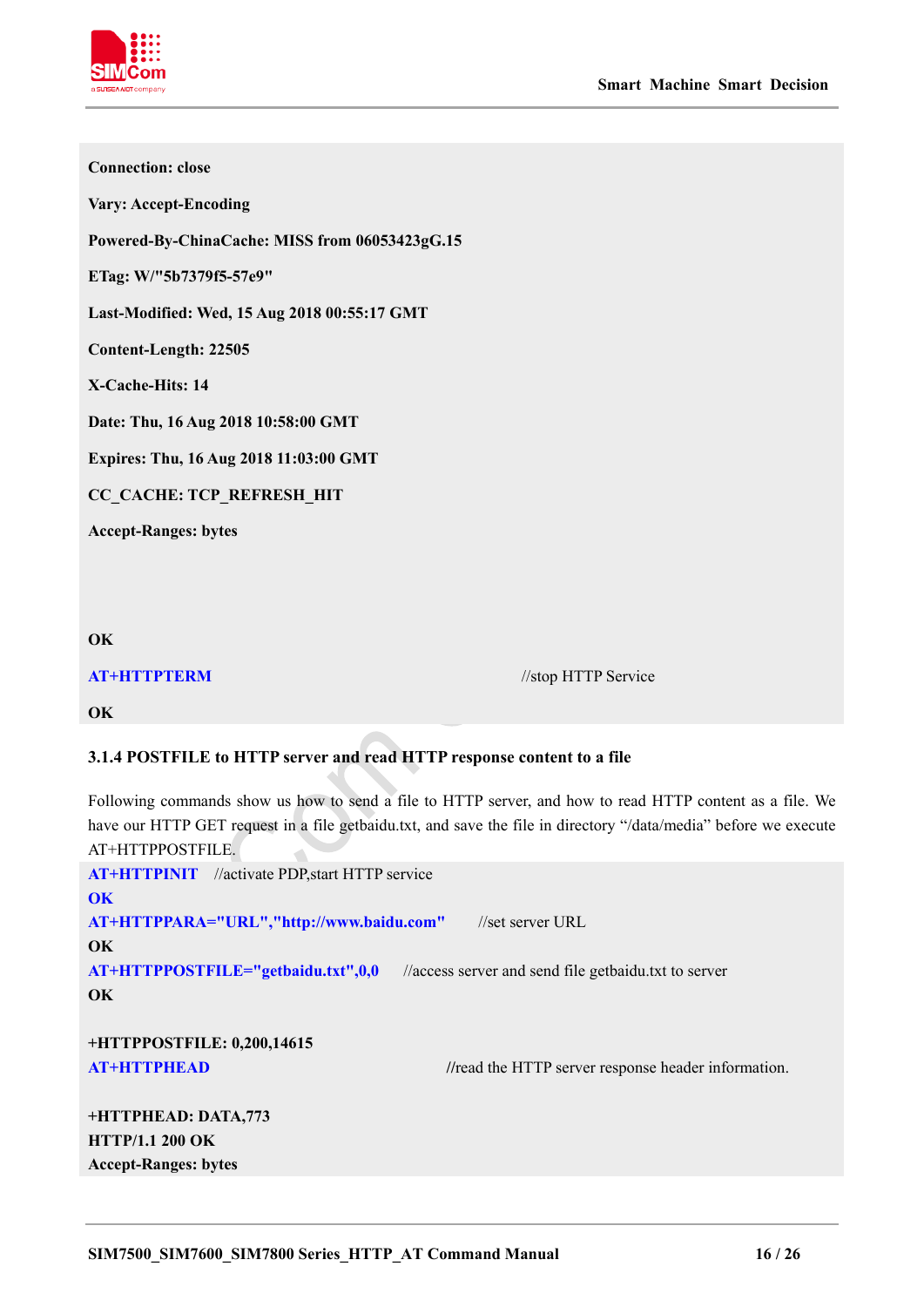

**Cache-Control: no-cache Connection: Keep-Alive Content-Length: 14615 Content-Type: text/html Date: Thu, 13 Sep 2018 05:14:30 GMT Etag: "5b8641dc-3917" Last-Modified: Wed, 29 Aug 2018 06:49:00 GMT P3p: CP=" OTI DSP COR IVA OUR IND COM " Pragma: no-cache Server: BWS/1.1 Set-Cookie: BAIDUID=A374BCFD28DFEEAF0BA0C4EEAC77B0B0:FG=1; expires=Thu, 31-Dec-37 23:55:55 GMT; max-age=2147483647; path=/; domain=.baidu.com Set-Cookie: BIDUPSID=A374BCFD28DFEEAF0BA0C4EEAC77B0B0; expires=Thu, 31-Dec-37 23:55:55 GMT; max-age=2147483647; path=/; domain=.baidu.com Set-Cookie: PSTM=1536815670; expires=Thu, 31-Dec-37 23:55:55 GMT; max-age=2147483647; path=/; domain=.baidu.com Vary: Accept-Encoding X-Ua-Compatible: IE=Edge,chrome=1**

**OK //**read the HTTP server response content to a file, saved to "/data/media/readbaidu.dat" **AT+HTTPREADFILE="readbaidu.dat" OK**

# **+HTTPREADFILE: 0 AT+HTTPTERM** //stop HTTP Service

# **OK**

# <span id="page-17-0"></span>**3.2 Access to HTTPS server**

# <span id="page-17-1"></span>**3.2.1 Send HTTPS GET Request**

Following commands shows how to send HTTPS GET request to server, and how to read HTTPS response.

**AT+HTTPINIT** //start HTTP service, activate PDP context

# **OK**

//set the URL which will be accessed, for HTTPS, the request URL begins with "HTTPS://"

**AT+HTTPPARA="URL"[,https://ss0.bdstatic.com/5aV1bjqh\\_Q23odCf/static/mancard/css/card\\_min\\_dee38](https://ss0.bdstatic.com/5aV1bjqh_Q23odCf/static/mancard/css/card_min_dee38e45.css)**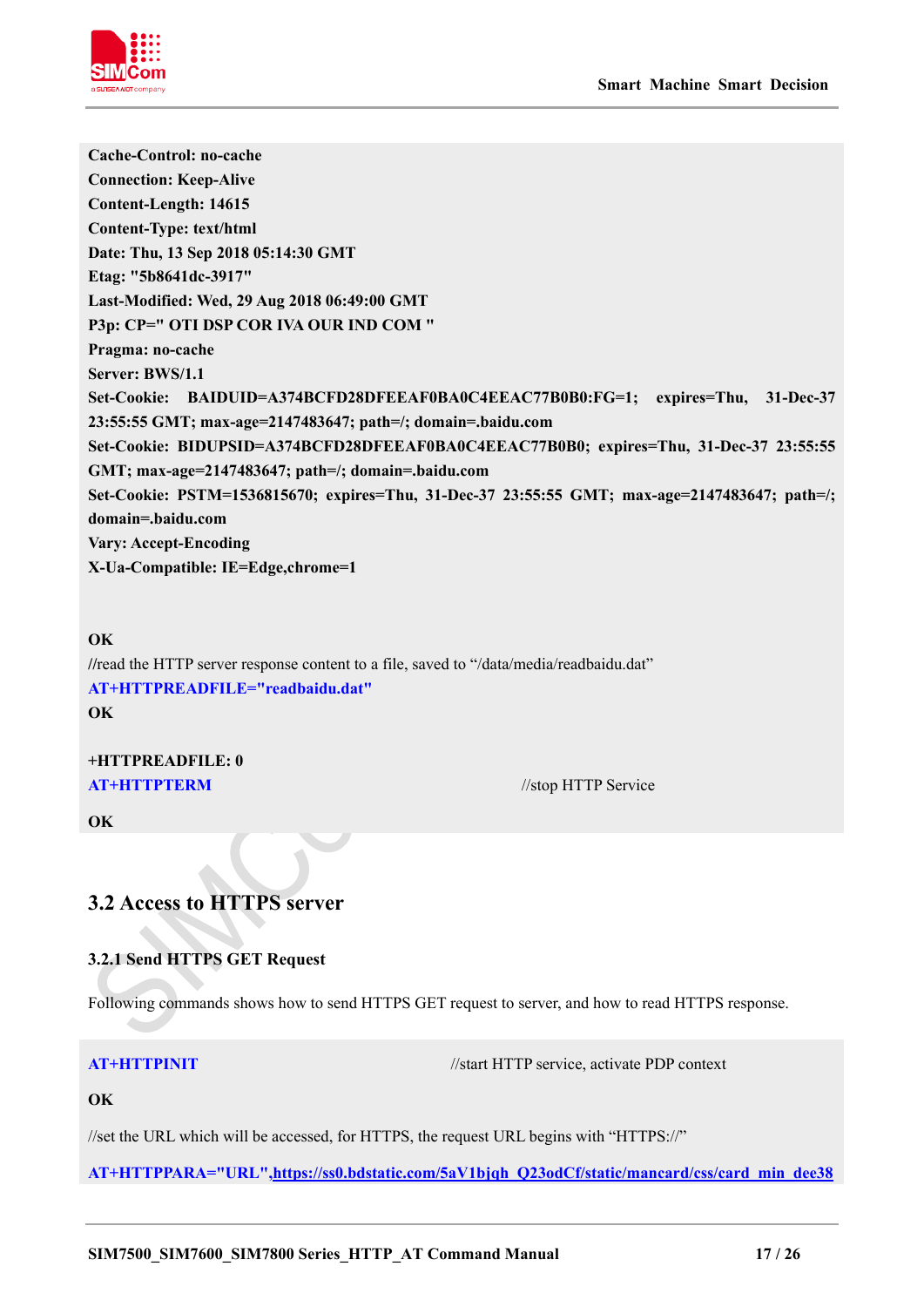

# **[e45.css](https://ss0.bdstatic.com/5aV1bjqh_Q23odCf/static/mancard/css/card_min_dee38e45.css)**

**OK**

**OK**

**AT+HTTPACTION=0** // send HTTPS GET request

| +HTTPACTION: 0,200,52060 | $\frac{1}{2000}$ is the length of HTTPS response information |
|--------------------------|--------------------------------------------------------------|
| AT+HTTPHEAD              | //read HTTPS response header                                 |
| +HTTPHEAD: 390           | $\frac{1}{390}$ is the length of HTTPS response hreader      |

## **HTTP/1.1 200 OK**

**Server: bfe/1.0.8.13-sslpool-patch**

**Date: Thu, 16 Aug 2018 11:38:08 GMT**

**Content-Type: text/css**

**Content-Length: 52060**

**Connection: close**

**ETag: "5a323f72-cb5c"**

**Last-Modified: Thu, 14 Dec 2017 09:08:02 GMT**

**Expires: Sat, 18 Aug 2018 09:50:53 GMT**

**Age: 2425635**

**Accept-Ranges: bytes**

**Cache-Control: max-age=2592000**

**Vary: Accept-Encoding**

**Ohc-Response-Time: 1 0 0 0 0 0**

### **OK**

**//**read the response information of HTTPS server, the length to read is 500 bytes

### **AT+HTTPREAD=0,500**

### **+HTTPREAD: DATA,500**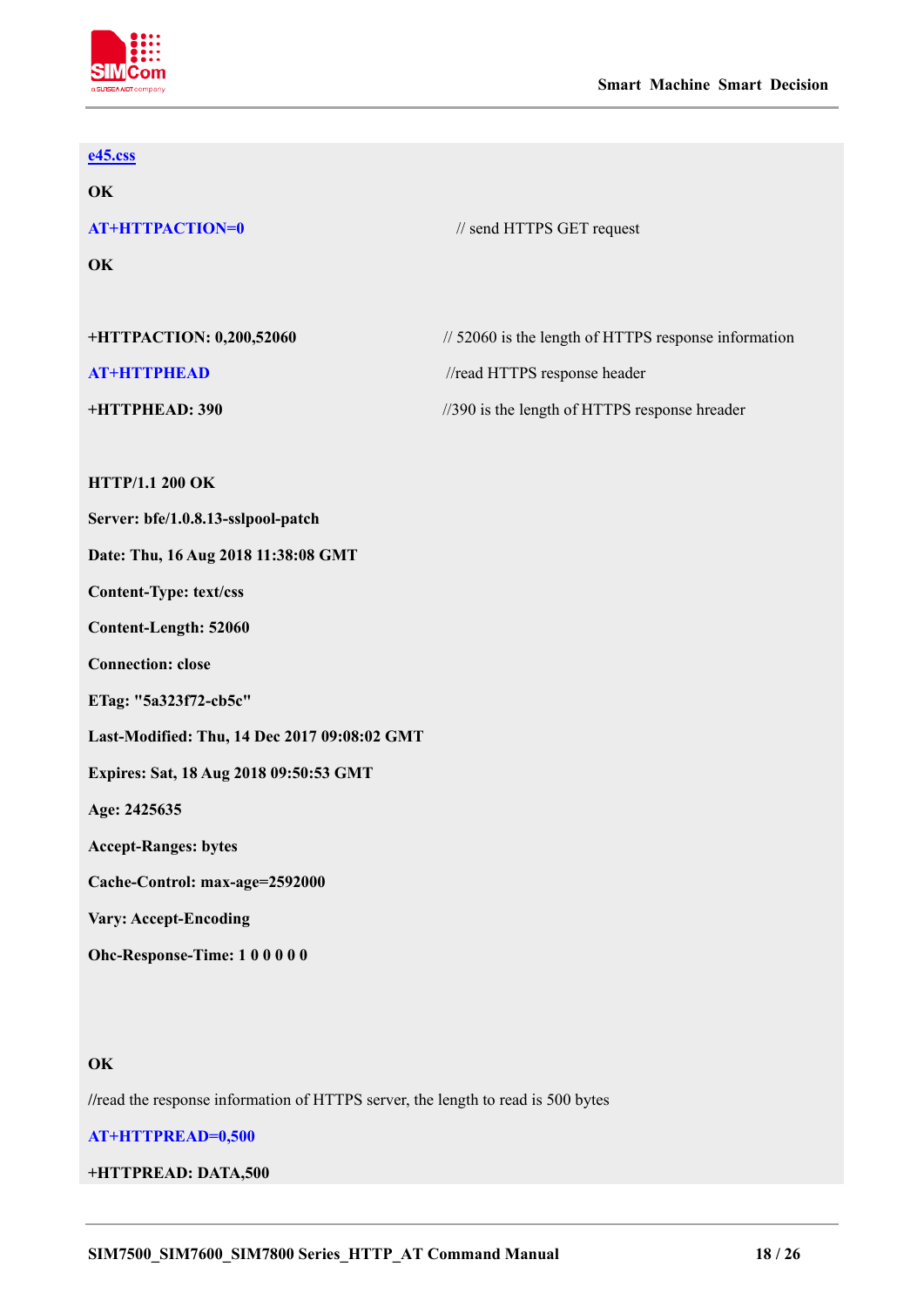

**.s-cardsetting{position:relative;text-align:left;padding:22px 25px 0 25px;border:1px solid #e3e3e3;width:843px}.main .sui-dialog-cardsetting{opacity:.98;filter:alpha(opacity=98);position:absolute;b order:none;display:none;\_height:186px}.sui-dialog-cardsetting{opacity:.98!important;filter:alpha(opacity= 98)!important;border:none!important}.sui-dialog-cardsetting .sui-dialog-title{height:42px;line-height:42px ;text-indent:21px}.s-cardsetting-content .s-**

**mod-item b,.sui-dialog-cardsetting .sui-dialog-c**

**OK**

**AT+HTTPTERM** //stop HTTP Service

**OK**

# <span id="page-19-0"></span>**3.2.2 Send HTTPS POST Request**

Following commands shows how to send HTTPS POST request to server, and how to read HTTPS response.

**AT+HTTPINIT** //start HTTP service, activate PDP context

### **OK**

//set the URL which will be accessed, for HTTPS, the request URL begins with "HTTPS://"

### **AT+HTTPPARA="URL","https://pv.csdn.net/csdnbi"**

**OK**

**AT+HTTPDATA=465,1000** //send data to post, the length is 465 bytes

### **DOWNLOAD** //prompt string which indicates you can input data here

**[{"headers":{"component":"enterprise","datatype":"track","version":"v1"},"body":"{\"re\":\"uid=mer ry1996&ref=https%3A%2F%2Fpassport.csdn.net%2Faccount%2Fverify%3Bjsessionid%3D7895A57BC6 4CE8616517F558940FD913.tomcat2&pid=www&mod=&con=&ck=-&curl=https%3A%2F%2Fwww.csdn. net%2F&session\_id=10\_1534696351647.160829&tos=12&referrer=https%3A%2F%2Fpassport.csdn.net% 2Faccount%2Fverify%3Bjsessionid%3D7895A57BC64CE8616517F558940FD913.tomcat2&user\_name=m erry1996&type=pv\"}"}]**

**OK**

| <b>AT+HTTPACTION=1</b> | //send HTTPS post request |
|------------------------|---------------------------|
| OK                     |                           |

**+HTTPACTION: 1,200,2** // 2 is the length of HTTPS response information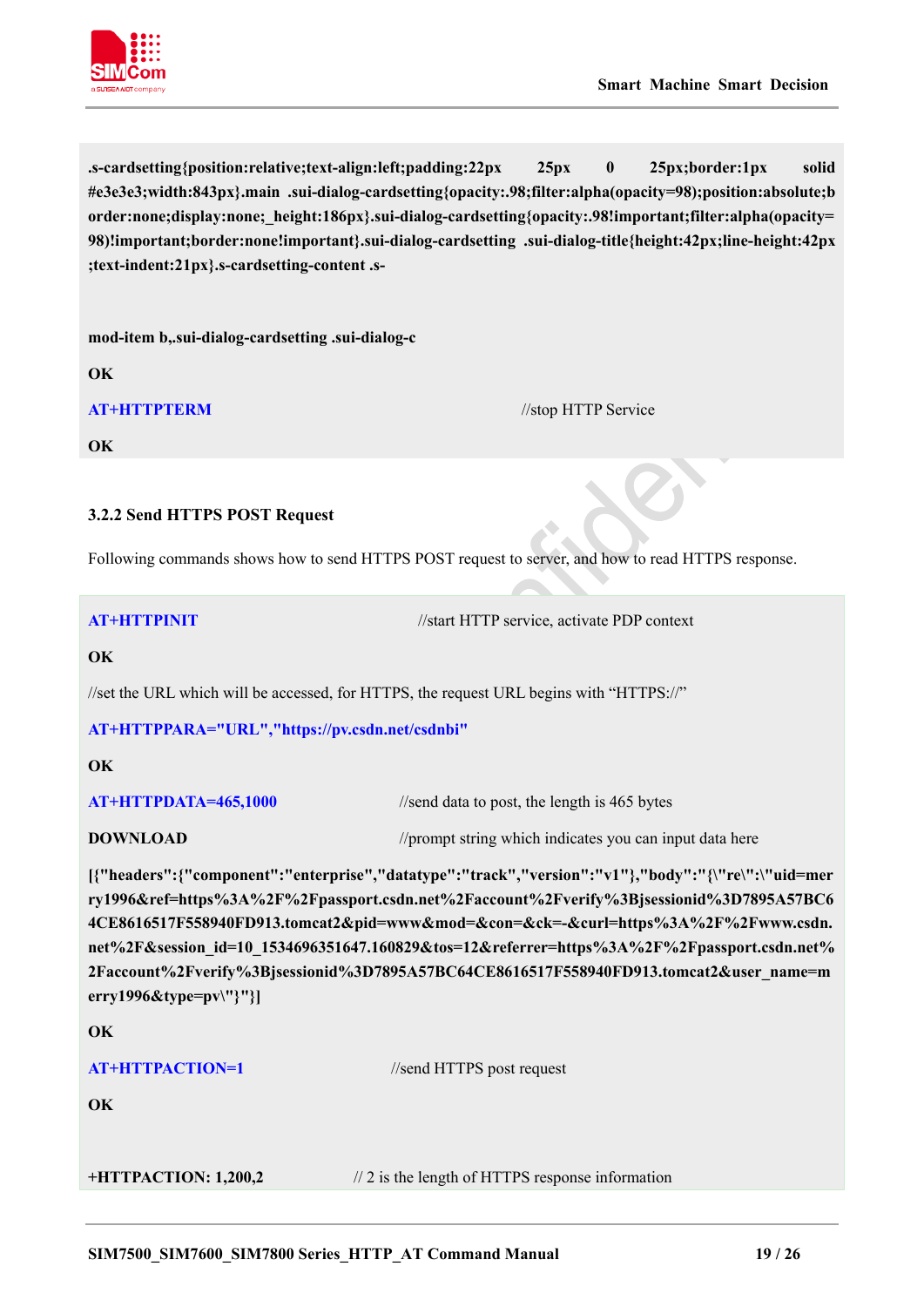

| +HTTP_PEER_CLOSED                                                               |                                                                                                   |
|---------------------------------------------------------------------------------|---------------------------------------------------------------------------------------------------|
| <b>AT+HTTPHEAD</b>                                                              | //read the HTTPS response header                                                                  |
| +HTTPHEAD: 377                                                                  |                                                                                                   |
| <b>HTTP/1.1 200 OK</b>                                                          |                                                                                                   |
| <b>Server: openresty</b>                                                        |                                                                                                   |
| Date: Mon, 20 Aug 2018 03:20:30 GMT                                             |                                                                                                   |
| Content-Type: application/octet-stream                                          |                                                                                                   |
| <b>Connection: close</b>                                                        |                                                                                                   |
| GMT; Path=/; Domain=.csdn.net;                                                  | Set-Cookie: uuid_tt_dd=10_37481894210-1534735230305-445993; Expires=Thu, 01 Jan 2025 00:00:00     |
| Domain=.csdn.net;                                                               | Set-Cookie: dc_session_id=10_1534735230305.501284; Expires=Thu, 01 Jan 2025 00:00:00 GMT; Path=/; |
|                                                                                 |                                                                                                   |
| OK                                                                              |                                                                                                   |
|                                                                                 |                                                                                                   |
| //read the response information of HTTPS server, the length to read is 10 bytes |                                                                                                   |
| <b>AT+HTTPREAD=0,10</b>                                                         |                                                                                                   |
| +HTTPREAD: DATA,2                                                               |                                                                                                   |
| ok                                                                              | //ok is the content of HTTPS response information, 2 bytes                                        |
| OK                                                                              |                                                                                                   |
| <b>AT+HTTPTERM</b>                                                              | //stop HTTP Service                                                                               |
| OK                                                                              |                                                                                                   |
|                                                                                 |                                                                                                   |

# <span id="page-20-0"></span>**3.2.3 Send HTTPS HEAD Request**

Following commands shows how to send HTTPS HEAD request to server, and how to read HTTPS response.

**AT+HTTPINIT** //start HTTP service, activate PDP context

**OK**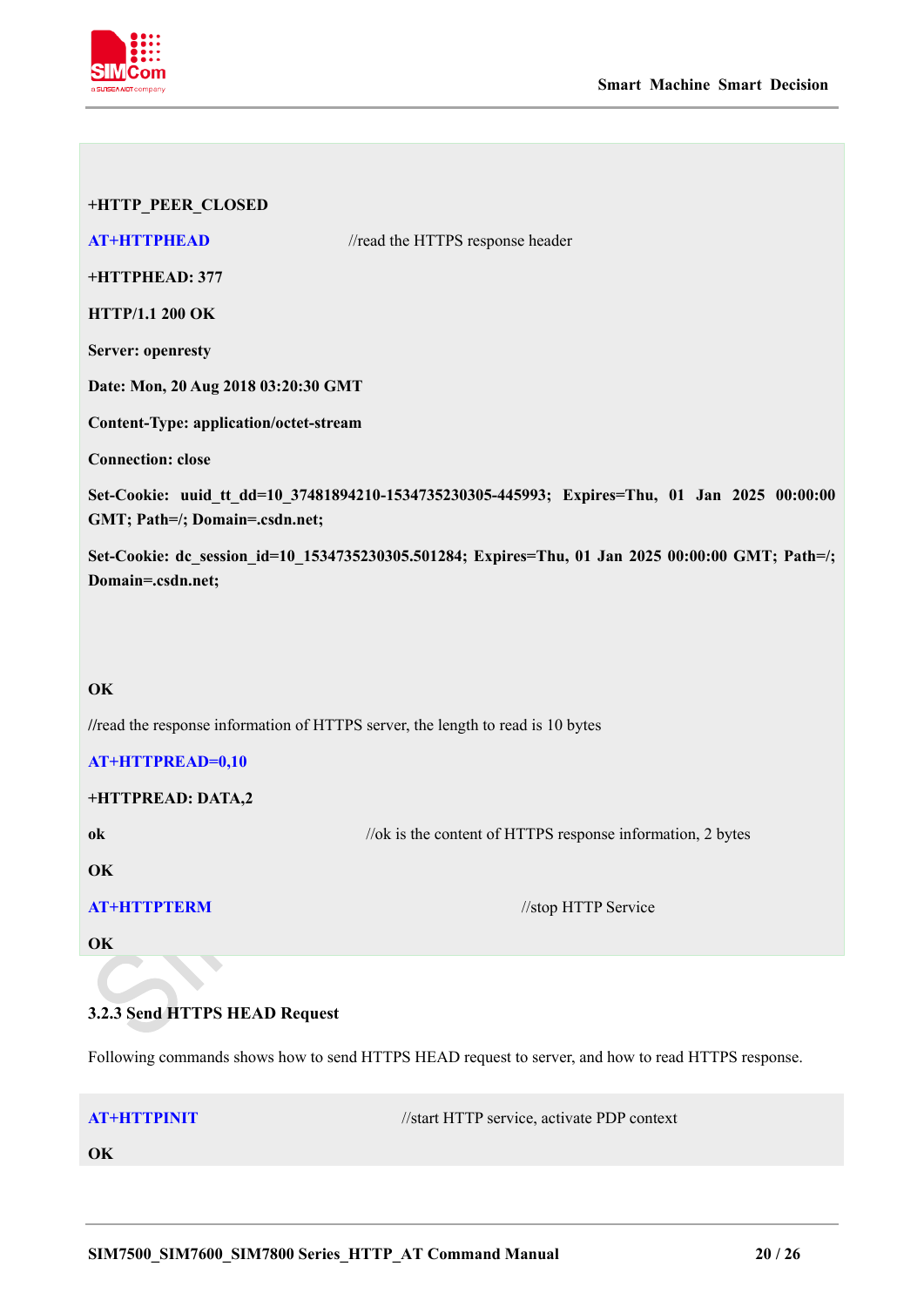

//set the URL which will be accessed, for HTTPS, the request URL begins with "HTTPS://"

**AT+HTTPPARA="URL",["https://ss0.bdstatic.com/5aV1bjqh\\_Q23odCf/static/mancard/css/card\\_min\\_dee3](https://ss0.bdstatic.com/5aV1bjqh_Q23odCf/static/mancard/css/card_min_dee38e45.css) [8e45.css"](https://ss0.bdstatic.com/5aV1bjqh_Q23odCf/static/mancard/css/card_min_dee38e45.css)**

| OK<br><b>AT+HTTPACTION=2</b><br>OK           | // send HTTPS HEAD request                    |
|----------------------------------------------|-----------------------------------------------|
| +HTTPACTION: 2,200,390                       | // 390 is the length of HTTPS response header |
| +HTTP_PEER_CLOSED                            |                                               |
| <b>AT+HTTPHEAD</b>                           | //read HTTPS response header                  |
| +HTTPHEAD: 390                               |                                               |
|                                              |                                               |
| <b>HTTP/1.1 200 OK</b>                       |                                               |
| Server: bfe/1.0.8.13-sslpool-patch           |                                               |
| Date: Thu, 16 Aug 2018 11:46:22 GMT          |                                               |
| <b>Content-Type: text/css</b>                |                                               |
| Content-Length: 52060                        |                                               |
| <b>Connection: close</b>                     |                                               |
| ETag: "5a323f72-cb5c"                        |                                               |
| Last-Modified: Thu, 14 Dec 2017 09:08:02 GMT |                                               |
| Expires: Sat, 18 Aug 2018 09:50:53 GMT       |                                               |
| Age: 2426129                                 |                                               |
| <b>Accept-Ranges: bytes</b>                  |                                               |
| Cache-Control: max-age=2592000               |                                               |
| <b>Vary: Accept-Encoding</b>                 |                                               |
| Ohc-Response-Time: 100000                    |                                               |
|                                              |                                               |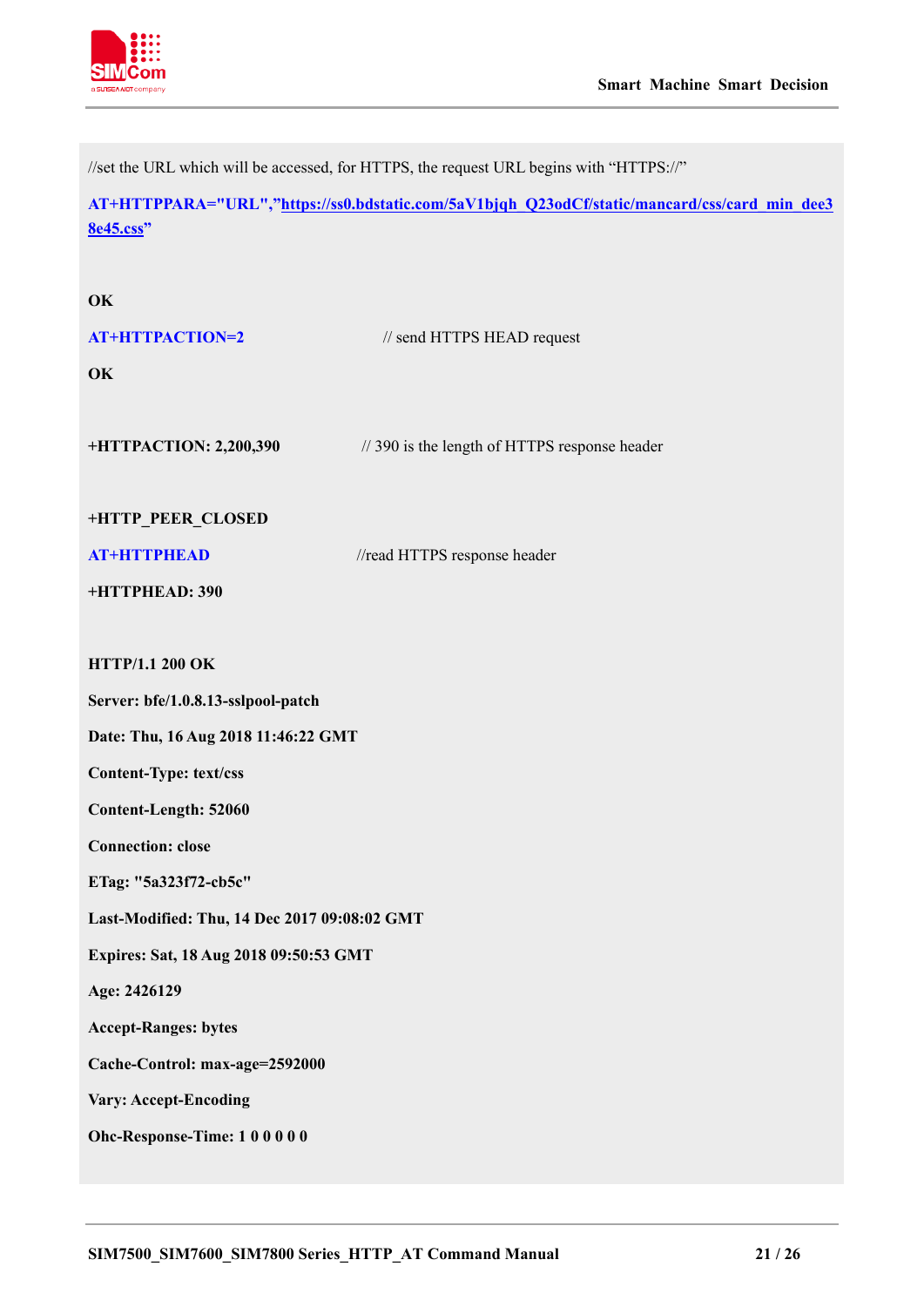

### **OK**

**AT+HTTPTERM** //stop HTTP Service

<span id="page-22-0"></span>**OK**

# **3.1.4 POSTFILE to HTTPS server and read HTTPS response content to a file**

**AT+HTTPINIT** //activate PDP,start HTTP service **OK AT+HTTPPARA="URL","https://www.baidu.com"** //set server URL **OK AT+HTTPPOSTFILE="getbaidu.txt",0,0** //access server and send file getbaidu.txt to server **OK**

**+HTTPPOSTFILE: 0,200,14615**

**AT+HTTPHEAD** //read the HTTP server response header information.

**+HTTPHEAD: DATA,773 HTTP/1.1 200 OK Accept-Ranges: bytes Cache-Control: no-cache Connection: Keep-Alive Content-Length: 14615 Content-Type: text/html Date: Thu, 13 Sep 2018 05:14:30 GMT Etag: "5b8641dc-3917" Last-Modified: Wed, 29 Aug 2018 06:49:00 GMT P3p: CP=" OTI DSP COR IVA OUR IND COM " Pragma: no-cache Server: BWS/1.1 Set-Cookie: BAIDUID=A374BCFD28DFEEAF0BA0C4EEAC77B0B0:FG=1; expires=Thu, 31-Dec-37 23:55:55 GMT; max-age=2147483647; path=/; domain=.baidu.com Set-Cookie: BIDUPSID=A374BCFD28DFEEAF0BA0C4EEAC77B0B0; expires=Thu, 31-Dec-37 23:55:55 GMT; max-age=2147483647; path=/; domain=.baidu.com Set-Cookie: PSTM=1536815670; expires=Thu, 31-Dec-37 23:55:55 GMT; max-age=2147483647; path=/; domain=.baidu.com Vary: Accept-Encoding X-Ua-Compatible: IE=Edge,chrome=1**

**OK**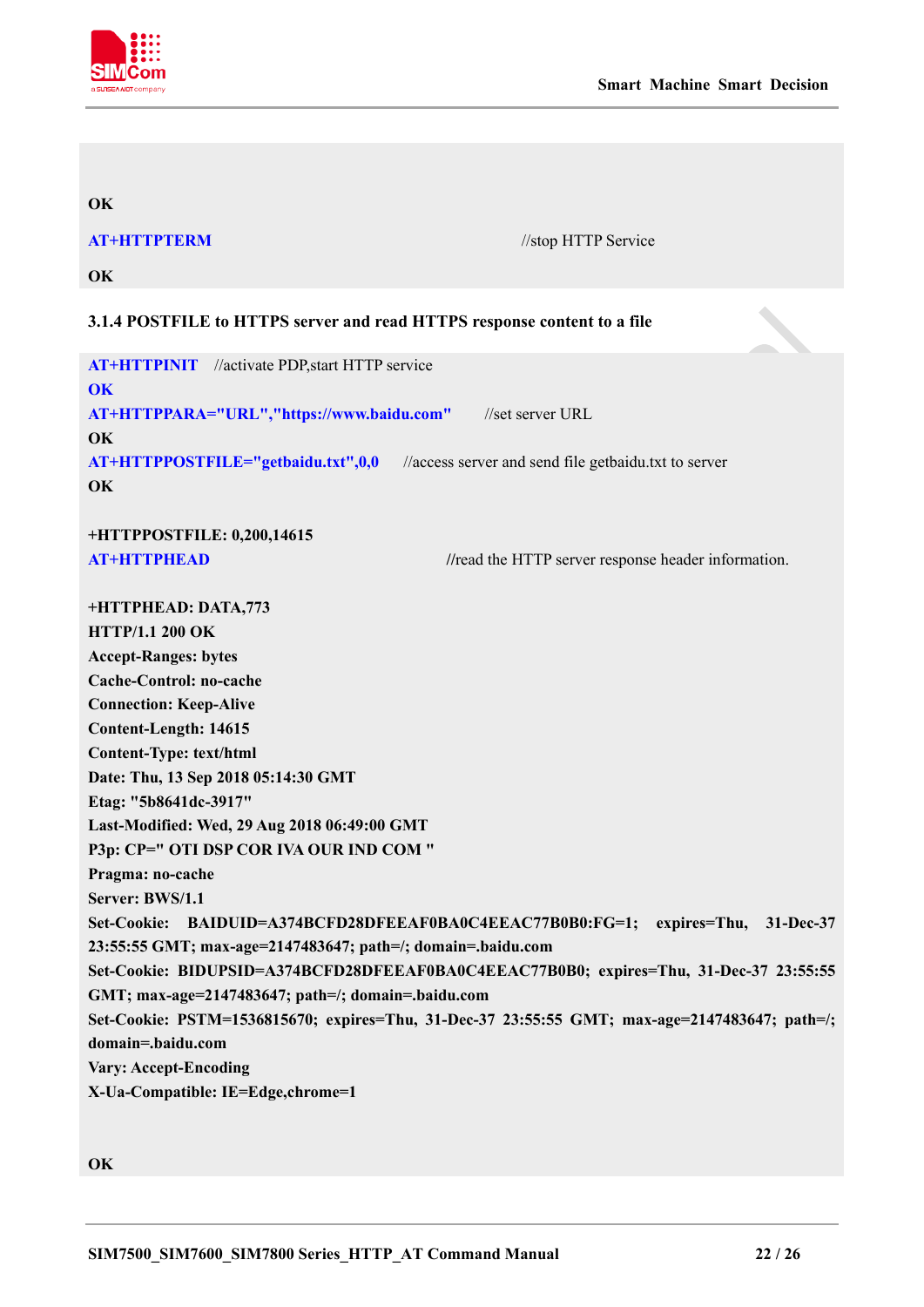

**//**read the HTTP server response content to a file, saved to "/data/media/readbaidus.dat" **AT+HTTPREADFILE="readbaidu.dat" OK**

**+HTTPREADFILE: 0 AT+HTTPTERM** //stop HTTPS Service

<span id="page-23-0"></span>**OK**

# **4 Summary of HTTP Response Code**

HTTP status code responded by remote server, refer to HTTP 1.1(RFC 2616).

| <statuscode></statuscode> | <b>Meaning</b>                |
|---------------------------|-------------------------------|
| 100                       | Continue                      |
| 101                       | <b>Switching Protocols</b>    |
| 200                       | OK                            |
| 201                       | Created                       |
| 201                       | Accepted                      |
| 203                       | Non-Authoritative Information |
| 204                       | No Content                    |
| 205                       | <b>Reset Content</b>          |
| 206                       | <b>Partial Content</b>        |
| 300                       | Multiple Choices              |
| 301                       | Moved Permanently             |
| 302                       | Found                         |
| 303                       | See Other                     |
| 304                       | Not Modified                  |
| 305                       | Use Proxy                     |
| 307                       | Temporary Redirect            |
| 400                       | <b>Bad Request</b>            |
| 401                       | Unauthorized                  |
| 402                       | Payment Required              |
| 403                       | Forbidden                     |
| 404                       | Not Found                     |
| 405                       | Method Not Allowed            |
| 406                       | Not Acceptable                |
| 407                       | Proxy Authentication Required |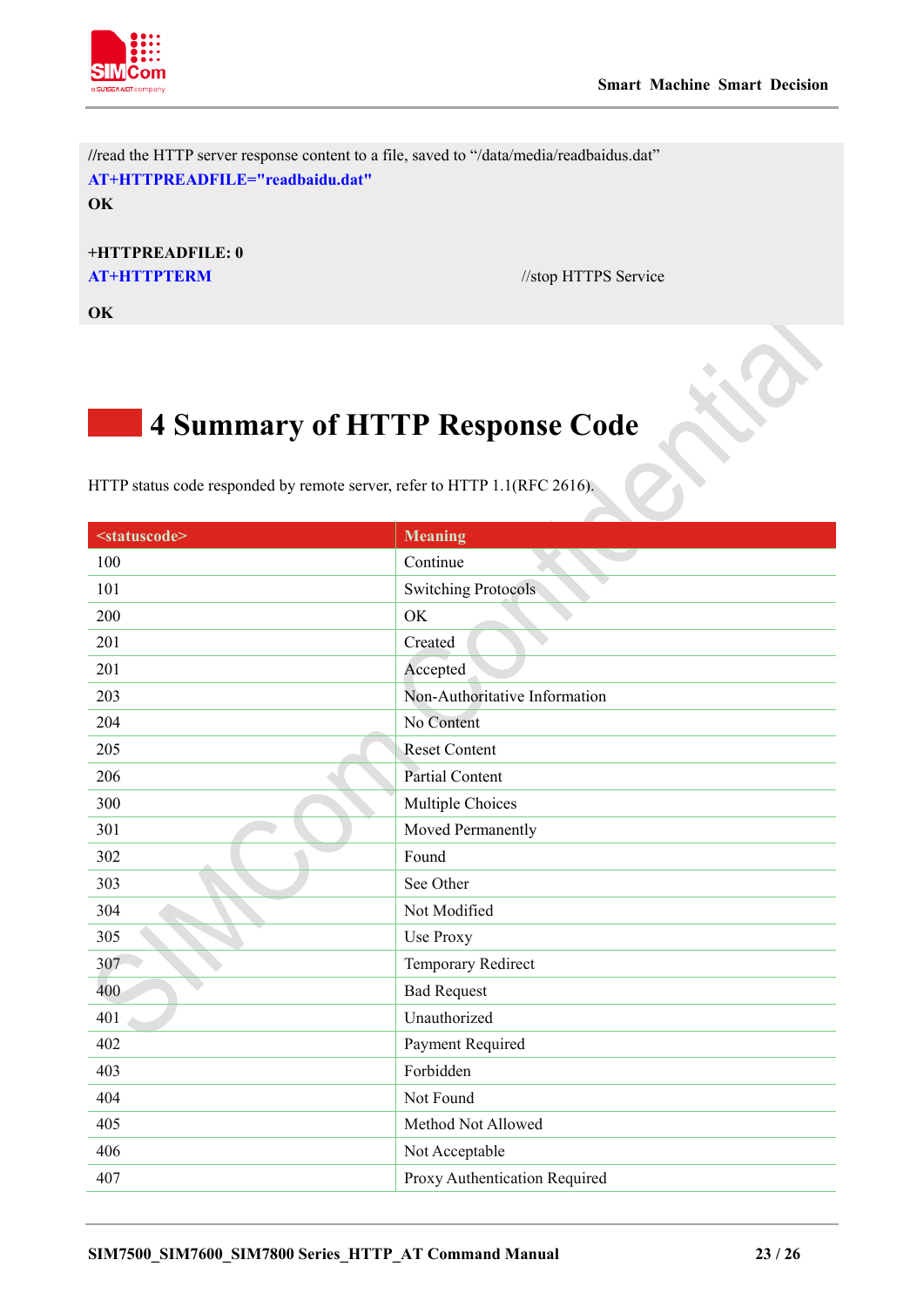



| <statuscode></statuscode> | <b>Meaning</b>                  |
|---------------------------|---------------------------------|
| 408                       | <b>Request Timeout</b>          |
| 409                       | Conflict                        |
| 410                       | Gone                            |
| 411                       | Length Required                 |
| 412                       | Precondition Failed             |
| 413                       | Request Entity Too Large        |
| 414                       | Request-URI Too Large           |
| 415                       | <b>Unsupported Media Type</b>   |
| 416                       | Requested range not satisfiable |
| 417                       | <b>Expectation Failed</b>       |
| 500                       | <b>Internal Server Error</b>    |
| 501                       | Not Implemented                 |
| 502                       | <b>Bad Gateway</b>              |
| 503                       | Service Unavailable             |
| 504                       | Gateway timeout                 |
| 505                       | HTTP Version not supported      |
| 600                       | Not HTTP PDU                    |
| 601                       | Network Error                   |
| 602                       | No memory                       |
| 603                       | <b>DNS</b> Error                |
| 604                       | <b>Stack Busy</b>               |

# <span id="page-24-0"></span>**Summary of HTTP error Code**

j.

| <b>HTTP</b> code  | <b>Meaning</b>                                                |
|-------------------|---------------------------------------------------------------|
| +HTTP PEER CLOSED | It's a notification message while received, it means the      |
|                   | connection has been closed by server.                         |
| +HTTP NONET EVENT | It's a notification message, while received, it means now the |
|                   | network is unavailable.                                       |

# HTTP error code:

| <statuscode></statuscode> | <b>Meaning</b>          |
|---------------------------|-------------------------|
| $\boldsymbol{0}$          | <b>Success</b>          |
| 701                       | Alert state             |
| 702                       | Unknown error           |
| 703                       | <b>Busy</b>             |
| 704                       | Connection closed error |